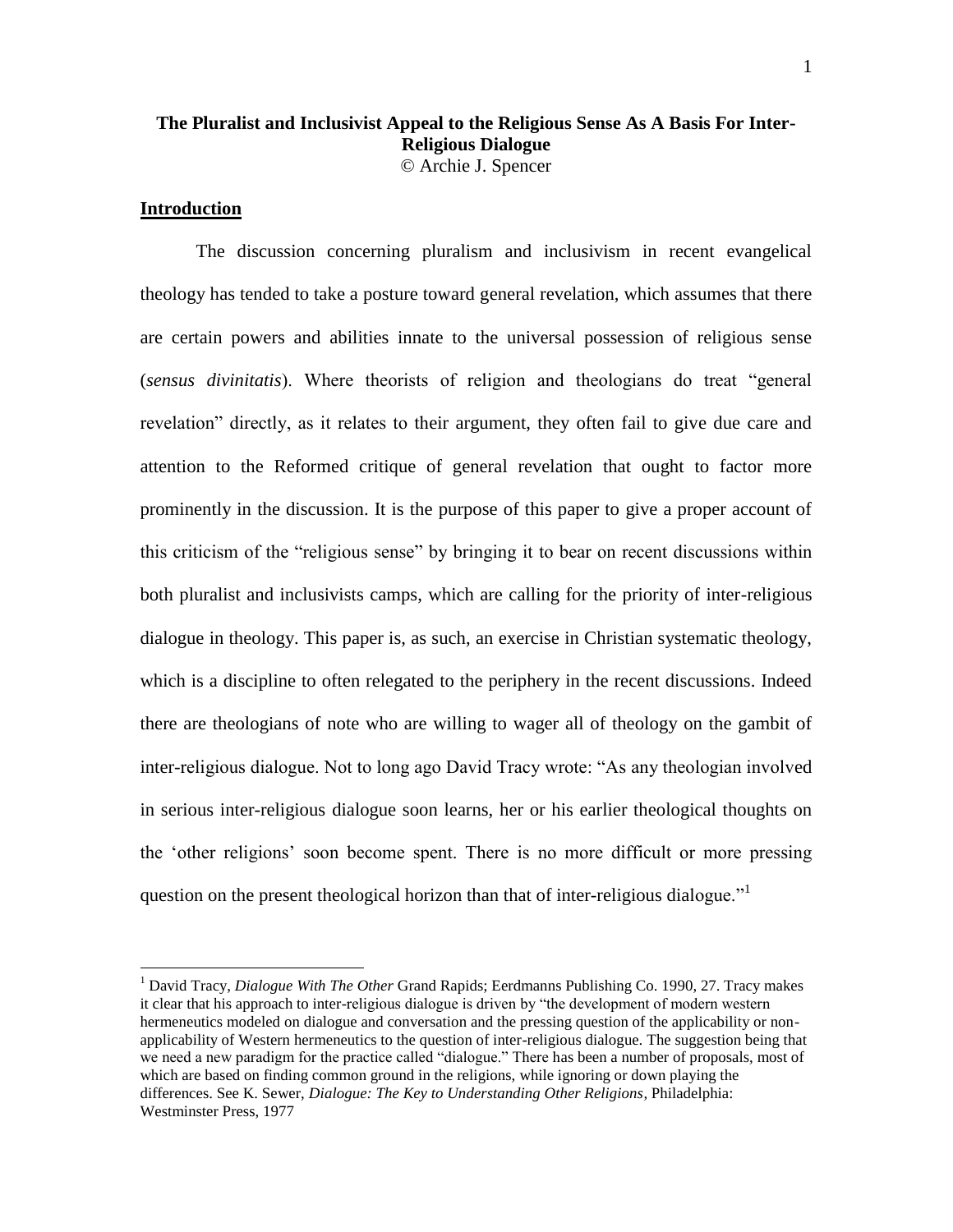While I agree with the first half of this statement, in that there is little to dialogue about regarding the comparative substance of the various religions, I disagree with the later half of the statement. Yet there are those in evangelicalism today who agree that the issue of inter-religious dialogue is the most pressing theological problem in the present multicultural situation in the West. In reconsidering the Reformed critique of the *sensus divinitatis* we shall give consideration to two declared evangelicals, (Clark Pinnock and Gerald McDermott) and one "former" self-confessed "fundamentalist", namely John Hick. Hick is recognized as the most prominent exponent of pluralism today. For good or ill, Hick has made pluralism, and therefore all attenuating theories of religion created in response to it, one of the first items on the theological agenda in our times. Thus we must be prepared to "give an answer for the faith that lies within us" from that perspective. **But let me be clear that while inter-religious dialogue may be one of the most prominent issue in theology today, perhaps foisted on theology more by an "ideology of pluralism" than an actual cultural demand, it is not theology"s first and most important subject in terms of the relation between religion and theology. As it relates to the right ordering of the God-human relationship, religion is a first order topic, just as it always has been, but it is not so in the terms of an "agreeable" interfaith dialogue.<sup>2</sup>**

 $2^{2}$  For the purposes of this paper we shall focus on three primary works from these three proponents of interreligious dialogue. Pinnock"s views are best represented in his important book called *A Wideness In God"s Mercy; The Finality of Jesus in a World of Religions,* Eugene OR: Wipf and Stock Publishers, 1997. His position is also presented in his *Flame of Love; A Theology of the Holy Spirit*, Downers Grove: InterVarsity Press, 1996. Gerald McDermott"s recent book take a slightly more conservative, "quasi inclusivist" approach in his *Can Evangelicals Learn From World Religions; Jesus, Revelation and Religious Traditions*, Downers Grove: InterVarsity Press, 2000. John Hick"s theory of pluralism has been well documented in his many books and regularly commented on in the current scholarly milieu. For our purposes we shall concentrate on his little book entitled *A Christian Theology of Religions; The Rainbow of Faiths*, Louisville, Kentucky: Westminster Press, 1995. We shall also have recourse to his major treaties *An*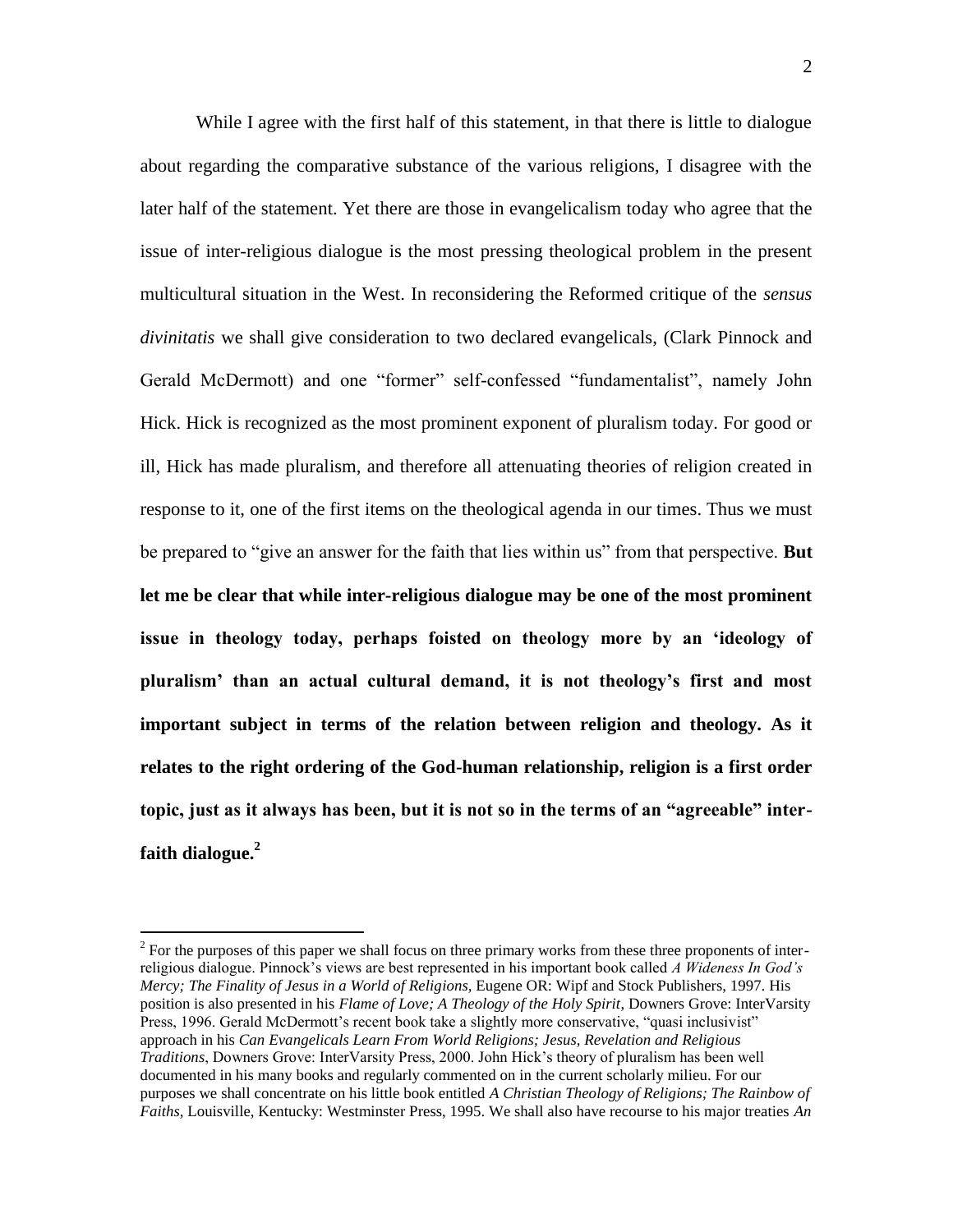Therefore, in order to establish some critical balance in the present discussion, I intend to bring these three proponents of "inter-religious dialogue" into dialogue with the Reformed critique of the *sensus divinitatis* (or *sensus deitie; semen religionis*) represented in Calvin and Barth. From them we shall gain some insights as to the adequacy of the appeal to general revelation among these representative proponents of inter-religious dialogue, while not sharing their views entirely.<sup>3</sup> *The goal is not to close off the debate, but to give back to Christian theology its independence as a standpoint in its own right, and not as a culturally driven, epistemologically pre-determined, subset of the larger enterprise called "inter-religious dialogue."* While this may entail a certain posture towards other religions that some will see as dialogue ending, it is nevertheless crucial to Christian theology that it stand in the service of its own constituency first, on this and, for that matter, other central concerns. **As we shall see, there is room in Christian theology for dialogue with, and tolerance of other religions, but it makes much less of the "sense of the divine", said to be the common thread of all major religions out side of the Bible, then we are led to believe.** Let us turn first to Hick, who sets the tone for Pinnock and McDermott in their inclusivist/quasi inclusivist response to him.

*Interpretation of Religion*, London: Macmillan Press, 1989. There are many other books that he has written on the subject, but these are the primary works.

<sup>3</sup> Here we shall rely on Calvin"s *Institutes of The Christian Religion*, F.L. Battles (trans), J.T McNeill ed. in The Library Of Christian Classics, Philadelphia: The Westminster Press, 1960. Barth"s famous critique of religion can be found in his Church Dogmatics,  $I/1-2$ , Edinburgh: T & T Clark press, 1932. Berkouwer's much more balanced critique, which builds on Calvin"s, can be found in his *General Revelation; Studies in Dogmatics*, Grand Rapids: Eerdmans Publishing Co, 1955.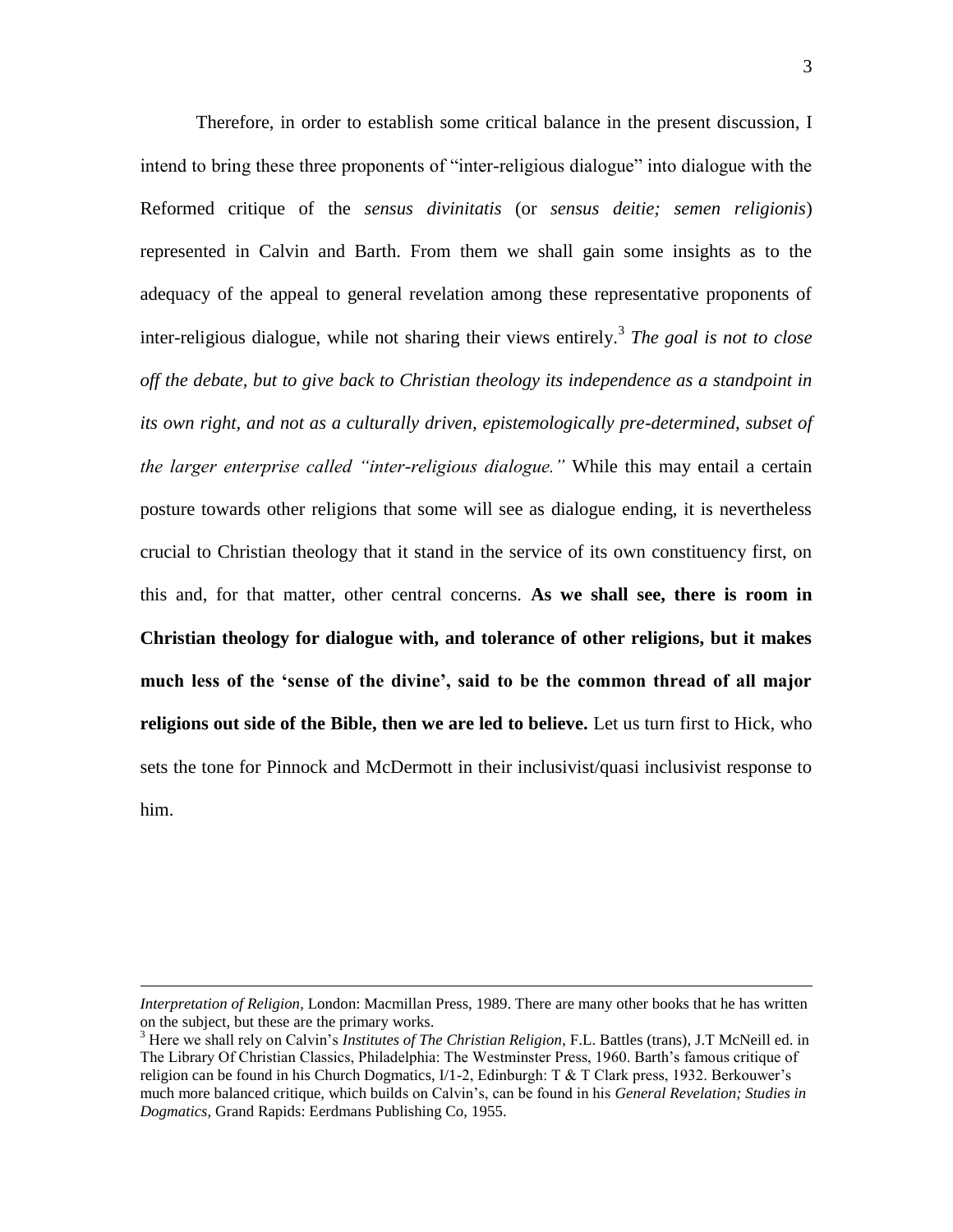# **The Pluralist Appeal to the Religious Sense**

Hick's pluralist agenda has been well documented in recent scholarship and thus need not be rehearsed here in detail.<sup>4</sup> Our purpose is to trace out the argument Hick puts forward in broad terms with a view to outlining precisely how he employs the "religious sense" in his call for an inter-religious dialogue, which he sees as necessitated by the western pluralist situation.

The first and most critical move that Hick tends to make, **in the myriad of places that he has laid out his argument for pluralism,** is reductionist in nature. That is, he must reduce Christianity to just another of the great religions of the world, whose "fruits" and "moral perfections", noticeable in the followers of Christianity, are comparable with other religions. "The spiritual and moral fruits of these other faiths, although different, are more or less on a par with the fruits of Christianity."<sup>5</sup> The sum of the comparisons of the great religions, in regard to the evils and good they produce, does not "establish the moral superiority of Christian civilization."<sup>6</sup> Thus Hick concludes:

> We can, I suggest, only come to the negative conclusion that it is not possible to establish the unique moral superiority of any one of the great world faiths. *It may be that in the sight of God one of them has in fact been, as an historical reality, superior to the others, but I don"t think that from our human point of view we can claim to know this.<sup>7</sup>*

<sup>4</sup> For one of the best treatments of Hick"s Philosophy of Religion see H. Hewitt, ed. *John Hick"s Philosophy Of Religion*, London, McMillan, 1991. Cf also D"Costa"s Revelation and revelations: Beyond a static valuation of Other religions", Modern Theology, 10,2,1994, pp.164-168 and his chapter on the same subject in His (ed.) *Christian Uniqueness Reconsidered*, Newyork: Orbis, 1990.

<sup>5</sup> J. Hick, *A Christian Theology of Religions,* 14

<sup>6</sup> Ibid.

 $<sup>7</sup>$  Ibid. 15</sup>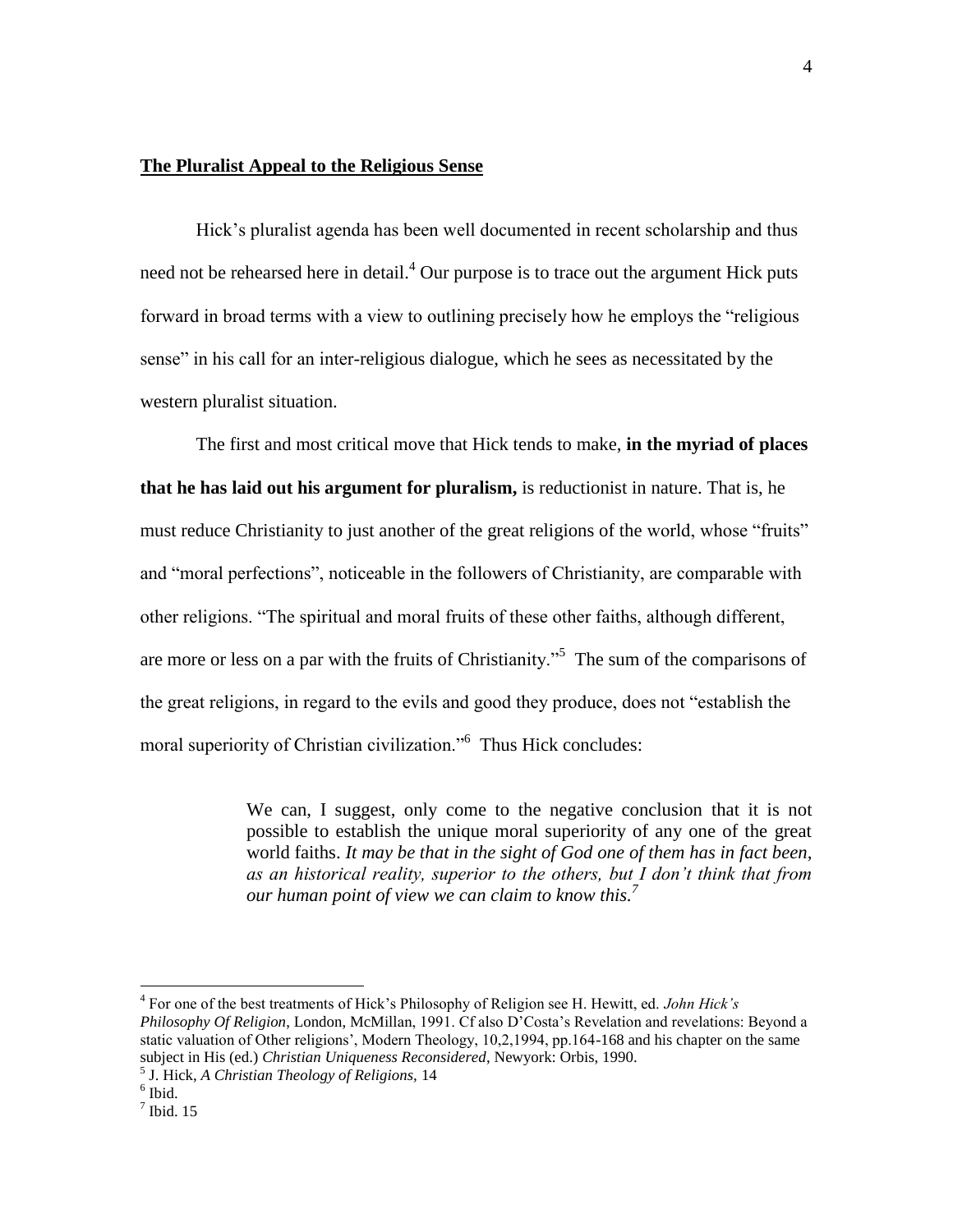Clearly for Hick, what we know about God must be seen from the standpoint of what we can intuit about Him on the basis of rational observation, and not as a result of some "special" insight or source of knowledge that stands above the sum total of the negative and positive effects we observe in the moral and spiritual lives of religious people. What will establish Christianity as a true religion along with others, or not, will be based on what we observe in the lives of its followers. Since Christian moral preeminence cannot be sustained by the available evidence to any degree *better* than other religions, it cannot claim special status as a "transcendently revealed religion." This means that the claims about the uniqueness Jesus will also need to be re-assessed in relation to the "particularity" of Christianity as a revealed religion centered in God's selfrevelation in the incarnation.

 It is, rather, the *experience of the early disciples* that makes the Christian faith a "revelation", of sorts. Thus, "religious faith is this uncompelled interpretive element within *all* religious experience."<sup>8</sup> Indeed the idea that Christianity is a revealed religion with unique status cannot be claimed on the basis of a book that merely contains the shared religious experiences of the followers of Jesus, which can be compared with the religious experiences recorded in the sacred books of other religions. Furthermore, the fact that the divine status of Christ was not established till just before 325 A.D. is proof enough that such claims are purely human in origin, and not a divinely revealed doctrine as such. Hick concludes; "I Thus see theology as a human creation. I do not believe that God reveals propositions to us. …I hold that the formulation of theology is a human

<sup>8</sup> J. Hick, "A Pluralist View", in D.L. Okholm, T.R. Phillips, *Four Views On Salvation In A Pluralistic World.* Grand Rapids: Zondervan, 1995, 34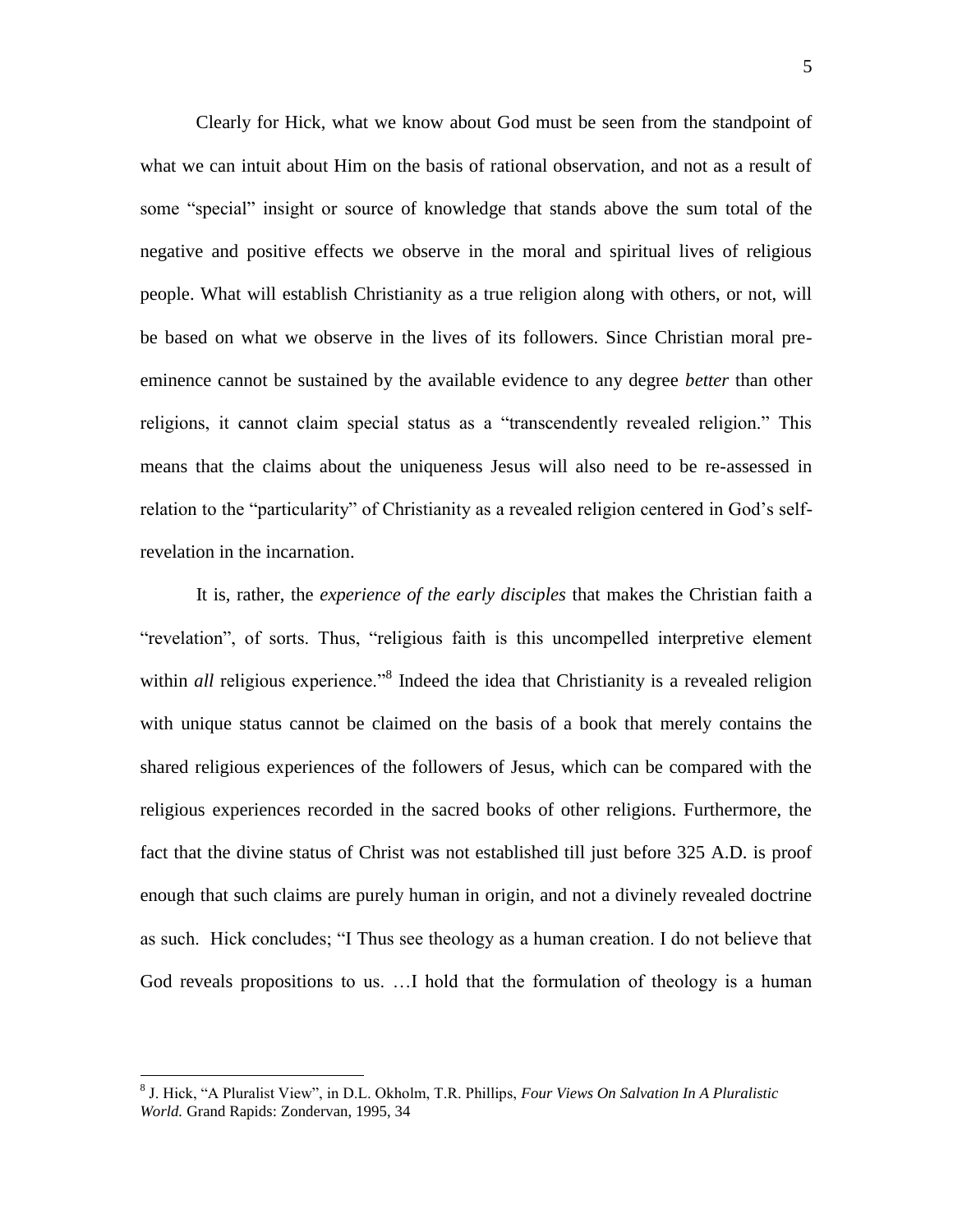activity that always, and necessarily, employs the concepts and reflects the cultural assumptions and biases of the theologians in question."<sup>9</sup>

 The appeal to *religious experience* now becomes the touchstone for the unification of all religions under the same religio-critical approach to understanding their significance for humanity in general. This is clearly an appeal to the *religious sense* as a means of grounding the relative value of the major religions, including Christianity. The central shared feature for working out the nature of this universal religious sense is the equally "universal" desire for salvation. This forms a second crucial aspect of Hicks argument.

 For Hick, salvation in the "exclusivist" terms of a necessary knowledge of, and faith in, the atoning work of Christ is a "tautology" since the moral fruits do not seem to exceed those of other religions. Indeed, according to Hick, salvation, for Christ, was not about a proper understanding of the atonement, but "about men"s and women"s lives" in moral terms.<sup>10</sup> Here he defines the salvation he thinks Jesus is proposing. "Suppose, then, we define salvation in a very concrete way, as an actual change in human beings, a change which can be identified― when it can be identified― by its *moral fruits*."<sup>11</sup> This being the case, we then find that we are on the same ground as the other religions. "Each in its different way calls us to transcend the ego point of view, which is the source of all selfishness, greed, exploitation, cruelty, and injustice, and to become re-centered in that ultimate mystery for which we, in our Christian language, use the term  $God.^{12}$  All the

<sup>9</sup> Ibid, 36. These views are worked out in two books edited by Hick. *The Myth of God Incarnate*, Philadelphia: Westminster Press, 1977 and the book he edited with P. Knitter called *The Myth of Christian Uniqueness: Toward a Theology of Religious Pluralism, Maryknoll: Orbis Press, 1987*

<sup>&</sup>lt;sup>10</sup> Here Hick appeals to "the parable of the sheep and the goats" (Matt. 25:31-46) as the criterion that Jesus used to establish the reality of salvation. The concern for moral criteria as the defining principle of true religion pervades all of Hicks works. It is very often expressed in Kantian terms. J. Hick, *A Christian Theology of Religions*, 17

 $11$  Ibid.

 $12$  Ibid.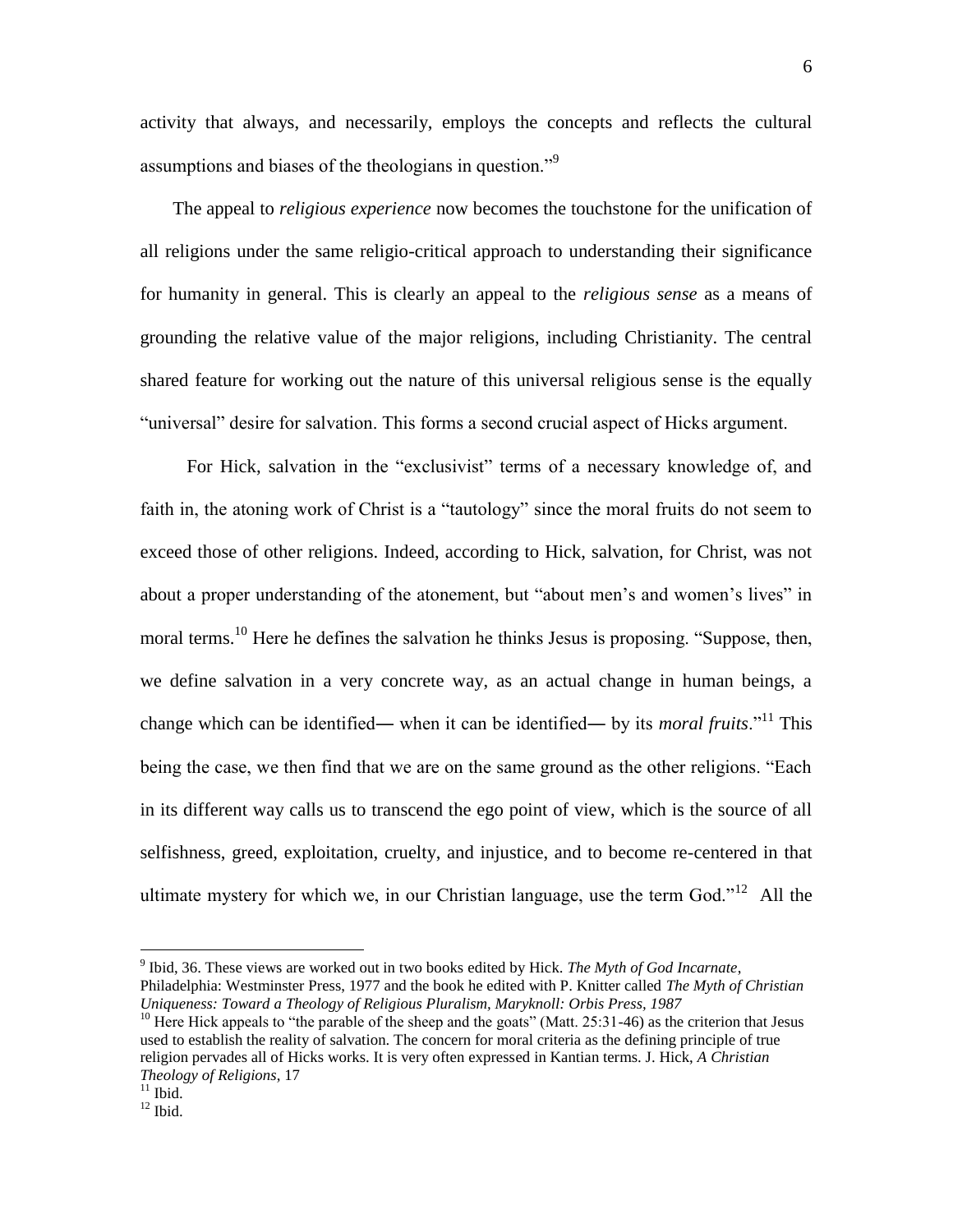religions have as their center this moral orientation towards "the Real" in terms of the fulfillment of our true humanity through self-transcendence. This is the sum total of the universal possession of the *religious sense*. As such the great "post axial" traditions, including Christianity, "are directed towards a transformation of human existence from self-centeredness to a re-centering in what in our inadequate human terms we speak of as God, or as Ultimate Reality, or the Transcendent, or the Real."<sup>13</sup> As such all religions are centered in the search for "salvation/liberation." Given this reality, says Hick, "it therefore seems logical for me to conclude that not only Christianity, but also these other world faiths, are human responses to the Ultimate."<sup>14</sup>

 This is the basic substance of the argument for pluralism that Hick trades on in book after book after article. He does so in relation to the opposing positions, which he calls "exclusivist", i.e. no salvation outside of the knowledge of special revelation in Christ, and "inclusivist", which argues that salvation can be had only through Christ but who can be met with indirectly, yet ontologically, in other religions. Time does not permit a full exposition of his understanding of these positions here, but suffice it to say that, for Hick, they all express this central desire for salvation. In the end these limiting positions will be revealed as mistaken because, "the great world faiths orient us in this journey, and in so far as they are, as we may say, in soteriological alignment with the Real, to follow their path will relate us rightly to the Real, opening us to what, in different conceptualities, we call divine grace or supernatural enlightenment *that will in turn bare visible fruit in our lives.*" 15

 $13$  Ibid, 18

<sup>&</sup>lt;sup>14</sup> J. Hick, "A Pluralist View", 44

<sup>15</sup> J. Hick, *A Christian Theology of Religions*, 27.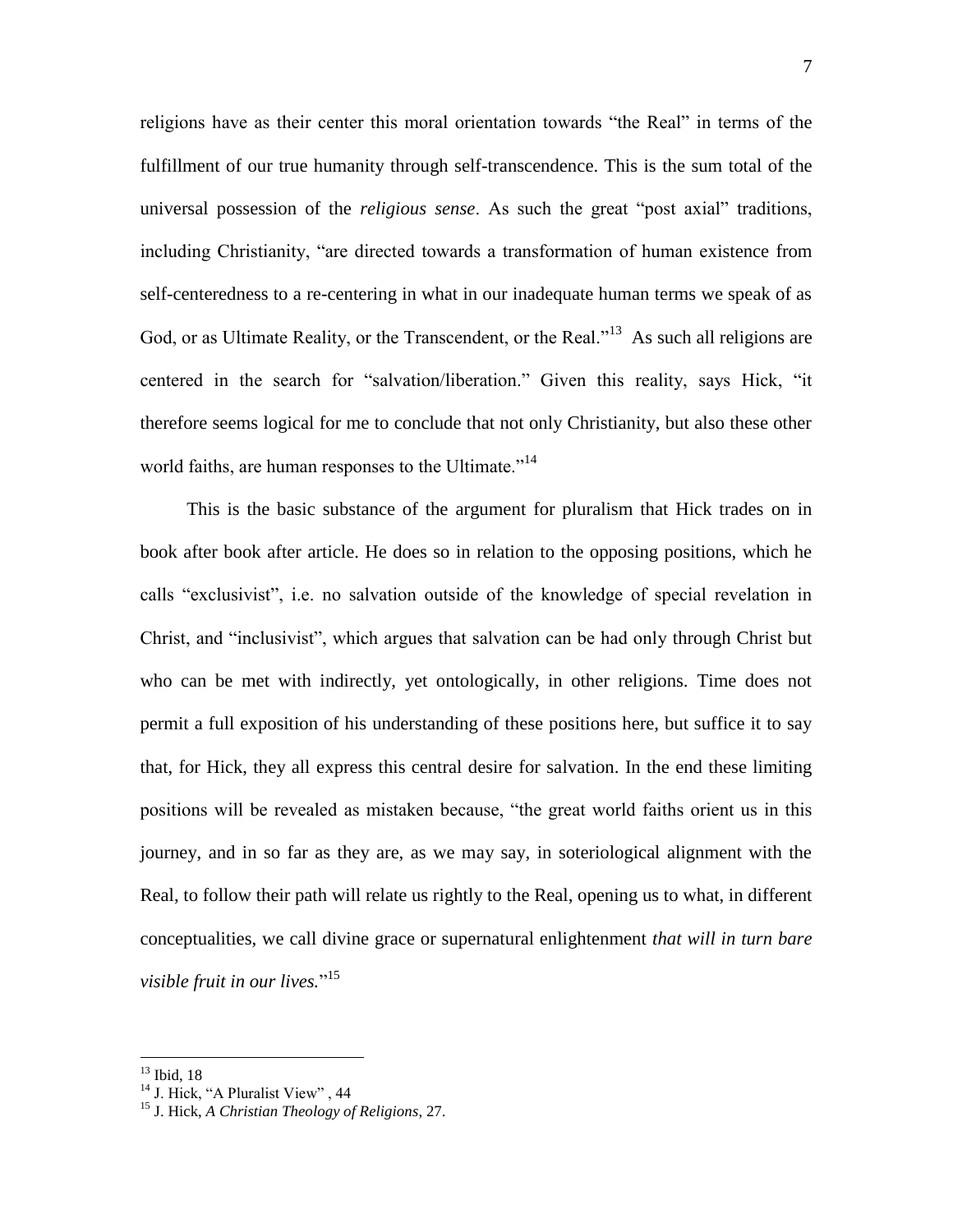What are we to make of this appeal to the universal nature of the revelation of the Real through the *religious sense,* which Hick sees expressed in all the major religions. It would appear that the general consensus of theologians who have studied Hick, is that his doctrine of universal revelation is Kantian in nature. One of the most able interpreters of Hick's pluralism, Gavin D'Costa, suggests that "Kant can be seen as the ambiguous archtype of latter day pluralism" which he understands as "the term given to those who hold that all religions are revelatory and therefore capable of being means to salvation, and that this salvation is not causally, ontologically, or historically related to Jesus Christ." Furthermore, he says that "John Hick is a modern equivalent to Kant, both epistemologically and ethically."<sup>16</sup> He understands, correctly I think, that Hick's view of revelation is equal to Kant's in that it is universally *Theocentric* rather than exclusively *Christocentric*. "Hick argues that it was God, and not Christianity or Christ, that counted as normative revelation and it is toward God that the religions were oriented and from whom they gain their salvific efficacy."<sup>17</sup> Christ is merely a "mythic" expression, among many others, of this divine self-revelation. When Hick was criticized for being too theocentric by other religionists, to the exclusion of non-theistic religions, his Kantian inclinations became even clearer. In response Hick "developed a Kantian-type distinction between a divine noumenal reality "that exists independently and outside man"s perception of it', which he calls the 'eternal One', and the phenomenal world, 'which is that world as it appears to our human consciousness'— in effect, the various 'revelatory' human responses to the Eternal."<sup>18</sup> This certainly compares with Kant's understanding of

<sup>&</sup>lt;sup>16</sup> Gavin D'Costa, "Revelation and World Religions" in Paul Avis (ed), *Divine Revelation*, Grand Rapids: Wm B. Eerdmans Publishing Co. 1997, 120-121.

 $17$  Ibid.

<sup>18</sup> Ibid, 122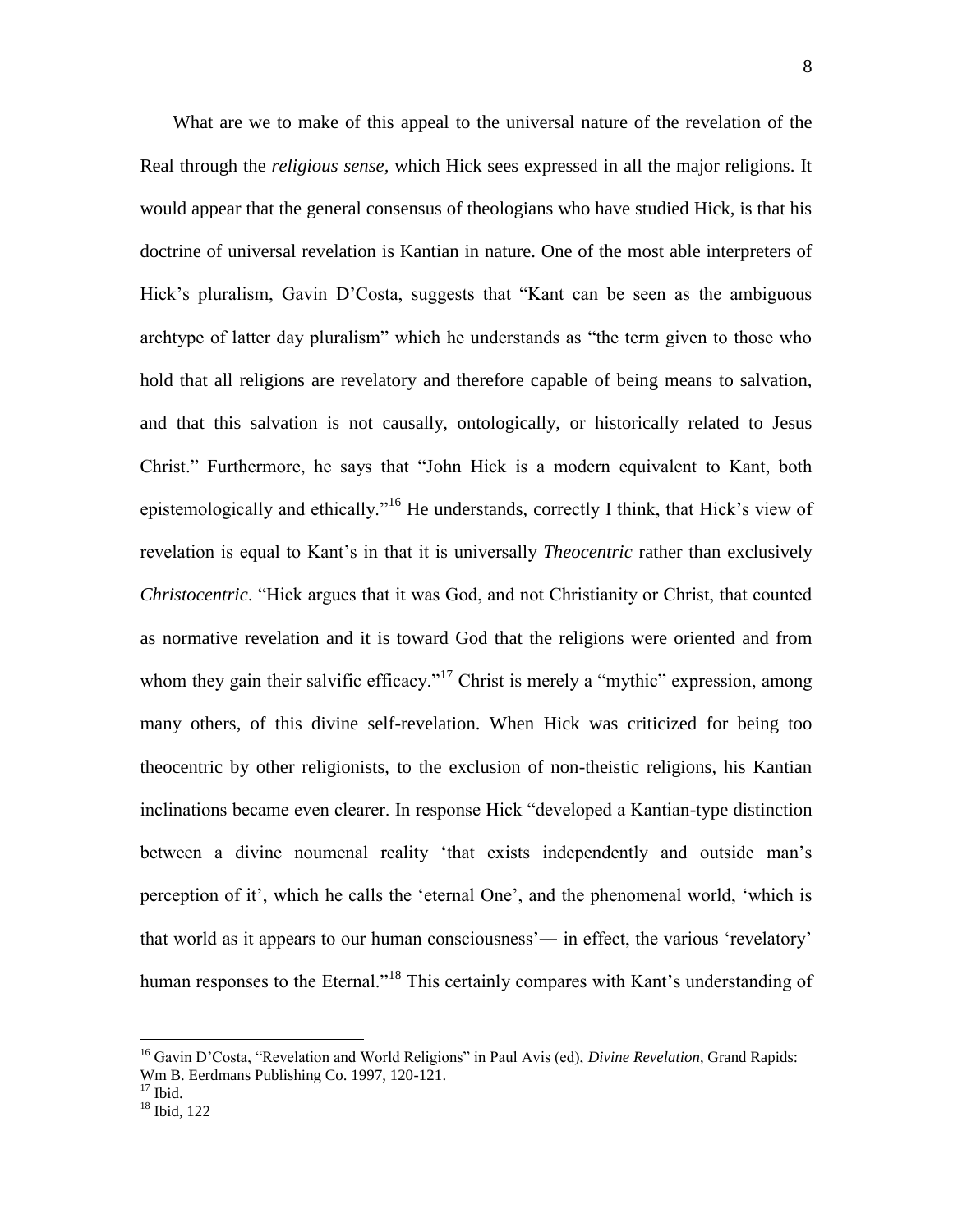God's place in the metaphysical scheme of his philosophy, as it relates to ethics.<sup>19</sup> But there were deists who could well fit into the same category, notably John Lock.<sup>20</sup> What makes Hick"s doctrine of universal revelation purely Kantian is his reduction of religion to morality.

 At the heart of all religions Hick perceives a "turning away from self-centeredness to Reality-centeredness' that finds its ultimate expression in "moral fruits." The 'saints' produced in all religions, that is, those who best exemplify the moral fruits of a given religion, are the only verifiable means for gauging the revelatory value of that religion. As we look to these saints we gain this revelatory perspective from each other in dialogue. Clearly D"Costa is right to suggest that "while Hick"s intentions are noble and serious, his project, like that of Kant's, finally divests all religions of any revelatory power and achieves precisely the opposite of its stated goal," i.e. that of inter-religious dialogue.<sup>21</sup> Aside from failing to take the real differences between the world religions seriously, Hick also fails to account for the impossibility of the correspondence between the phenomenon and the perception of the thing-in-itself, which stands today as a core problem of Kant"s philosophy, in that it fails to solve the epistemological split between the experience of an object and the absolute know-ability of it. This epistemological split denies any real revelatory knowledge as such. As a result "Hick is left in the odd position

<sup>19</sup> I. Kant, *Religion Within the Limits of Reason Alone*, New York: Harper and Rowe, Reprint, 1960. Kant writes, "Now a divine legislative will commands either through laws in themselves *merely statutory* or through *purely moral* laws. As to the latter, each individual can know of himself, through his own reason, the will of God that lies at the basis of his own religion; for the concept of the Deity really arises solely from consciousness of these laws and from the need of reason to postulate a might (power) which can procure for these laws, as their final end, all the results conformable to them and possible in a world.

<sup>…</sup>Pure moral legislation, through which the will of God is primordially engraved on our hearts, is not only the ineluctable condition of all true religion whatsoever but is also that which really constitutes such religion." 95

<sup>&</sup>lt;sup>20</sup> J. Lock, An Essay Concerning Human Understanding, New York: Dover Publications, 1959 See Vol. II Bk. IV Chapter x, 306f

<sup>21</sup> G. D"Costa, *Revelation and World Religions*, 122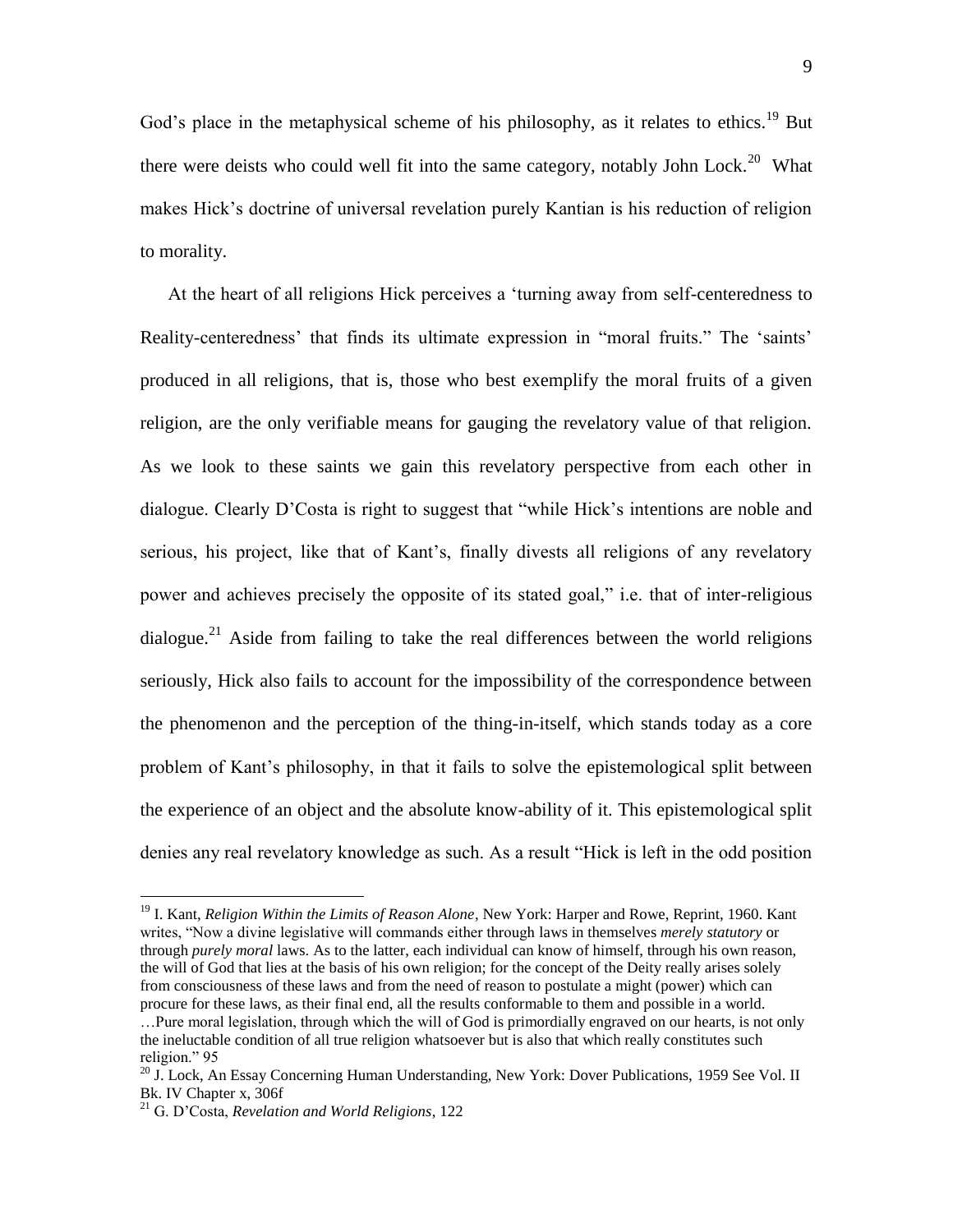of apparently accepting that all religions are revelatory, but is actually committed to then denying the revelatory claims as made by other religions.<sup>"22</sup> It is *the "golden rule" of morality* that determines true religion, not authentic, extra-worldly revelation. We are not alone in this assessment of Hick"s appeal to the universal religious sense. A number of scholars, evangelical and otherwise, have also pointed this out.<sup>23</sup> As we shall see further on, this assessment can potentially be applied to some inclusivists as well.

 This reduction of all religion to morality is, furthermore, the primary motivation behind Karl Barth"s strident criticism of general revelation, natural theology and/or natural religion. To the degree that his criticism of it annuls this kind of "agnostic revelation", which, Barth thinks, inevitably flows from the prioritizing of the *sensus divinitatis,* it is instructive for our doctrine of revelation, however overstated. But first we need to briefly note the similarity (not sameness) of the approach to the *sensus divinitatis* in the inclusivism of Clark Pinnock, and quasi-inclusivist approach of McDermott, in order to demonstrate that a moderated Reformed critique applies across the board.

<sup>22</sup> Ibid, 123.

<sup>23</sup> See among others, A. McGrath, "A Particularist View", in *Four Views of Salvation* 168; C. Pinnock*, A Wideness in God"s Mercy,* Pinnock describes the late Hick at one place as a "full-fledged Kantian" and yet further down, on the same page, he says: "My theory is that Hick personally does still believe that the Christian God will in the end turn out to be the true God." 135f In my estimation this displays a complete lack of understanding of the full implications of Kantian epistemology, and merely serves as an attempt to invoke Hick at critical points in his own argument from a "Christian" perspective. See also, H. Netland, *Encountering Religious Pluralism*, Downers Grove: IVP, 2001; 224f; J. A. Dinoia *The Diversity of Religions: A Christian Perspective*, Washington D.C.: Catholic University of America Press, 1992. And many more. Hick has refuted this, but his rebuttal does not exonerate him from the charge of reducing religion to morality in the end.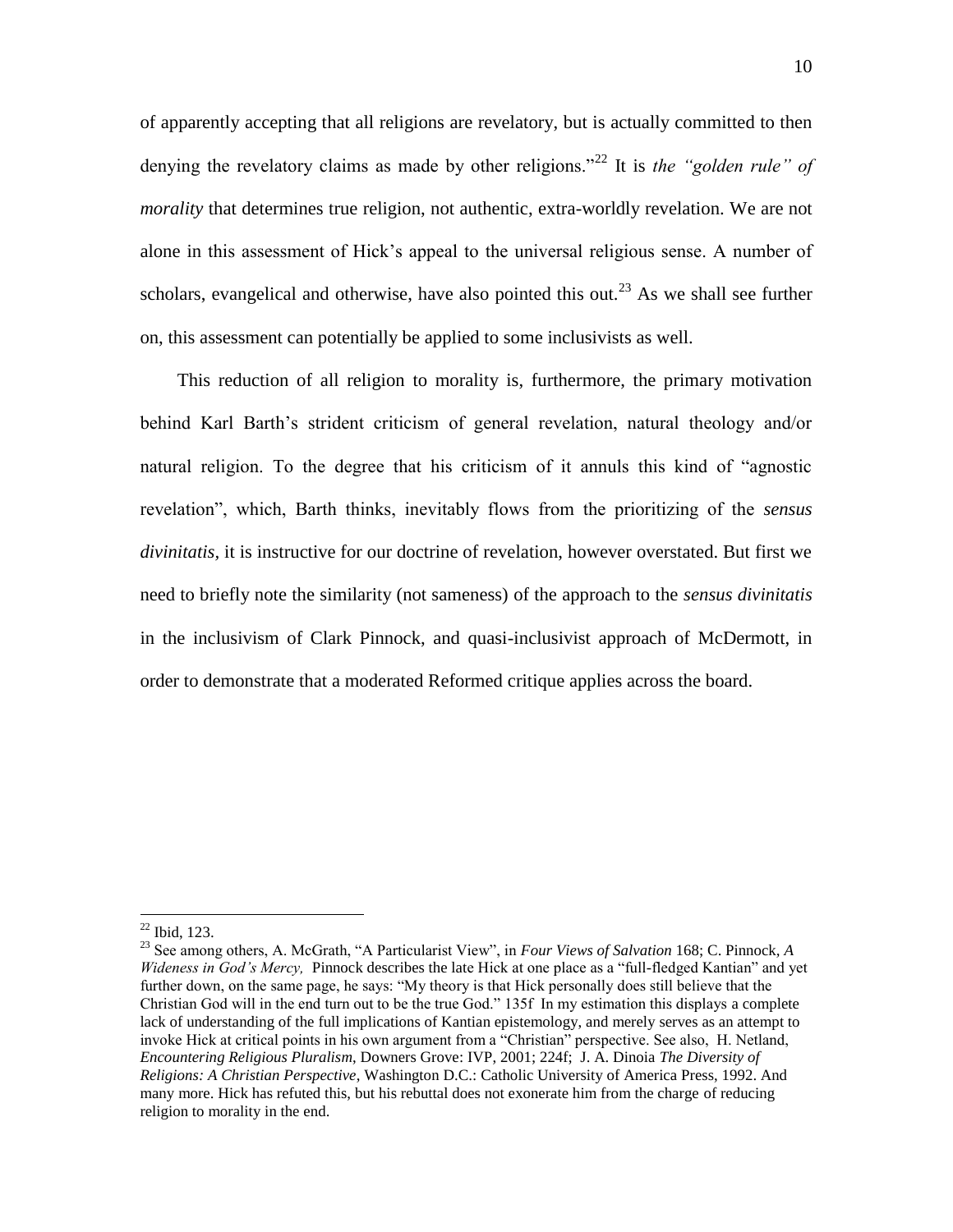### **The Inclusivist Appeal To The Religious Sense**

 **Inclusivist theologians come in many colors. They include the Catholic theologians Karl Rahner, Hans Urs Von Balthasar, and Gavin D"Costa. Evangelical theologians like Clark Pinnock and Gerald McDermott also fit into this category. While all of these represent a reaction to out right pluralism as such, they each have their own take on a theology of religions and would seem to "exclude" one another in various ways. It is Pinnock and McDermott who have thus far offered the most comprehensive, inclusivist theology of religions from an evangelical perspective. For that reason, they deserve our attention here in the current evangelical context. But other inclusivist certainly figure in the debate as well.**

 Pinnock"s inclusivist theology of religions is worked out primarily in his significant book, *A Wideness In God"s Mercy*, though he comments on his view and summarizes it in other places as well.<sup>24</sup> His approach to other religions depend on two primary axioms: The first is Pinnock"s proposition that God, as a God of "unbounded Love", offers *a universal means for salvation*, rather than a restricted means. This primary means is the redemptive act of God, available to the whole world, in Jesus Christ of Nazareth. The second axiom is the uniqueness of this salvation, in the incarnation, to the Christian faith. But contrary to the "restrictiveist" approach of Reformed evangelicalism, such a uniqueness is completely compatible with an "optimistic" view of salvation for the majority of humanity, whether or not they hear the gospel. "A biblically based Christology does not entail a narrowness of outlook towards other people. The church"s

<sup>&</sup>lt;sup>24</sup> Besides Pinnock's, *A Wideness In God's Mercy*, see also his "The Finality of Jesus Christ in a World of Religions," in *Christian Faith And Practice In The Modern World* , ed. Mark A. Knoll and David F. Wells, Grand Rapids: Eerdmans, 1988, pp. 152-68; "An Inclusivist View," in Okholm and Phillips, Four Views of Salvation, pp. 93- 148; *Flame of Love: A Theology Of The Holy Spirit,* Downers Grove: IVP, 1996.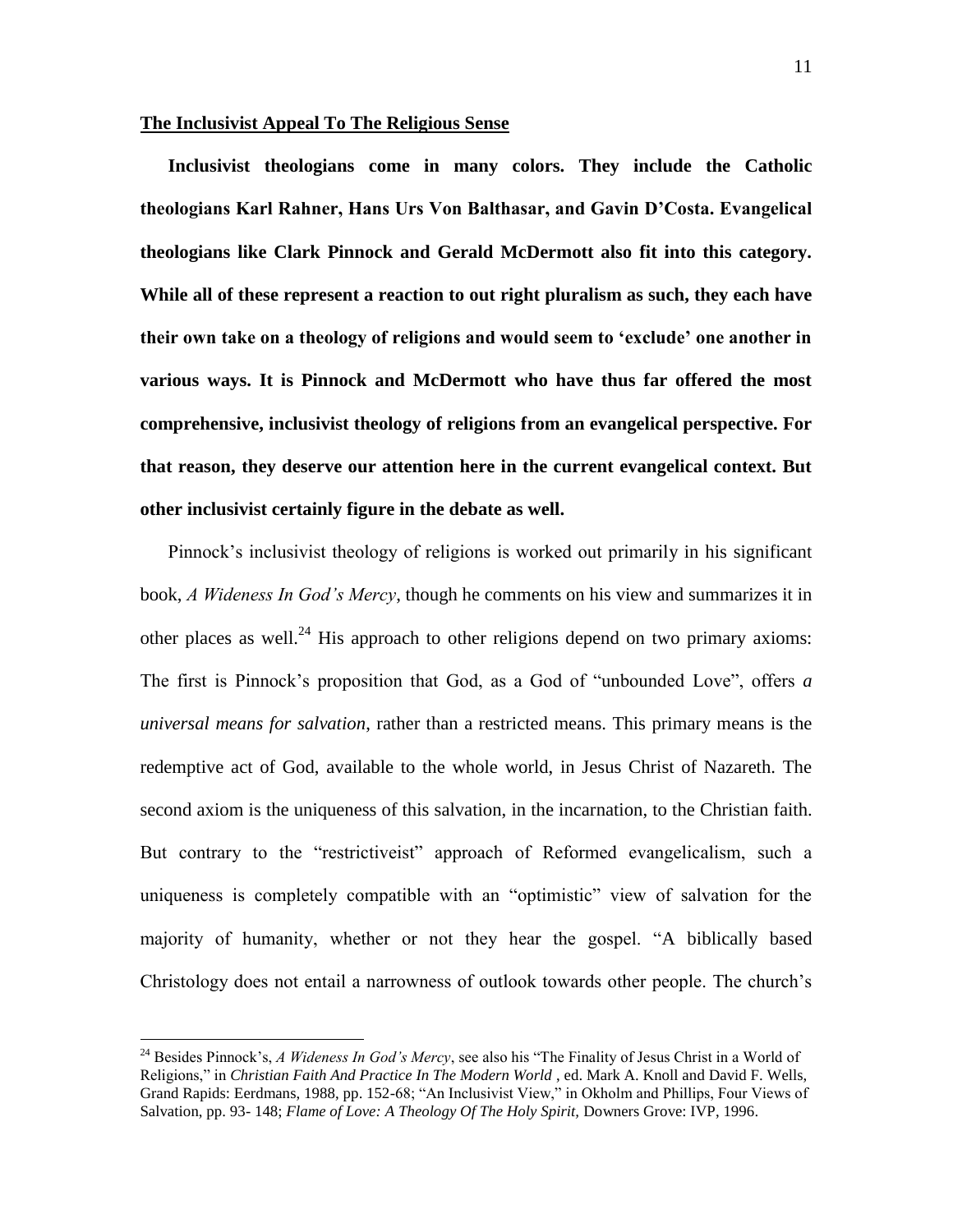confession about Jesus is compatible with an open spirit, with an optimism of salvation. ... There is no salvation except through Christ, but it is not necessary for everybody to possess a conscious knowledge of Christ in order to benefit from redemption through him."<sup>25</sup> The tacit reason that Pinnock gives for this unique twist on the evangelical view is that the "fewness doctrine" of salvation is driving many conscientious evangelicals toward Pluralism.

 The means whereby God may achieve this wider salvation is through His positive appropriation of some religions, wherein the basic knowledge of God can be ascertained, sufficient to lead the truly pious to a saving knowledge of God, which amounts to an ontological, but not necessarily epistemological, encounter with Christ. Although Pinnock does not endorse every religion as positive, indeed there is much that is evil in them, he nevertheless allows for the "prevenient" work of the Holy Spirit of God in other religions. While we may not be able to identify with certainty which religions are open to this revelation of God, we can say that "God *may* use religion as a way of gracing peoples lives and that it is *one* of God's options for evoking faith and communicating grace.<sup>"26</sup> Thus, grace is operative outside of the Church and the scriptures, and can be encountered in a salvific way in other religions. Therefore, says Pinnock, evangelicals need to "buck a strong tradition that refuses to grant any gracious element in general revelation."<sup>27</sup>

 What is of central significance in the availability of salvation in general revelation for Pinnock, is its "noetic impact." It is more than just the basis upon which we establish human guilt, *it is a means whereby humanity can come to a clear and unambiguous knowledge of God.* Pinnock bristles at the former suggestion. He writes: "I am offended

<sup>25</sup> C. Pinnock, *A Wideness In God"s Mercy,* 74-75

<sup>26</sup> C. Pinnock, "An Inclusivist View…", 100

<sup>&</sup>lt;sup>27</sup> C. Pinnock, "The Finality of Christ...", 153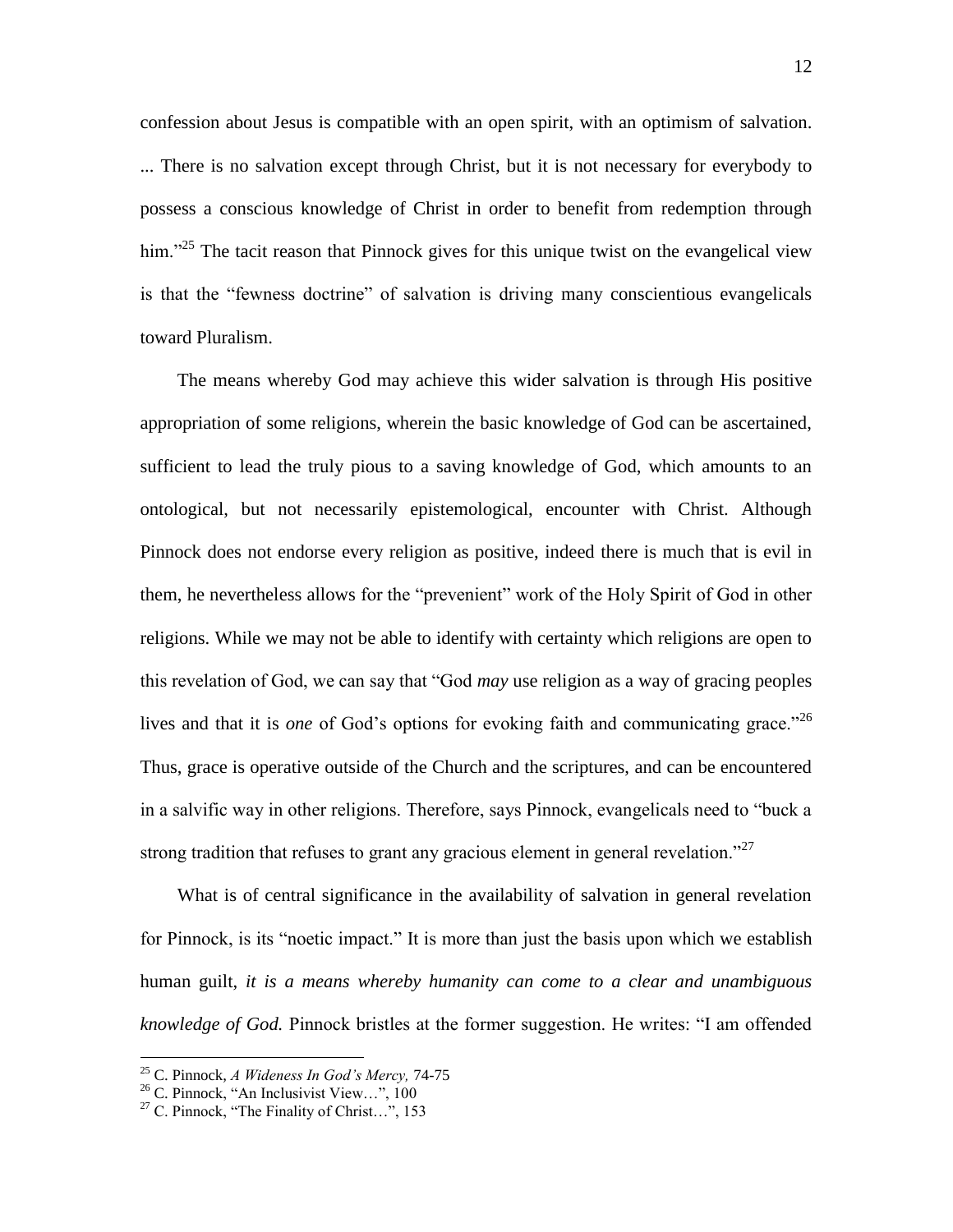by the notion that the God who loves sinners and desires to save them tantalizes them with truth about himself that can only result in their greater condemnation."<sup>28</sup> Then Pinnock proceeds to blur the line of distinction between general and special revelation with the rhetorical question, "is there not one author of both general and special revelation $2^{29}$ 

 In establishing this point Pinnock draws his biblical support from passages like Acts 10:34-5 and Acts 14:17, and then comments on Acts 17 as follows;

> People possess truth from God in the context of their own religion and culture. …In Paul"s speech upon the Aeropagus we hear how God has providentially ordered history "that they [people in general] should seek God, in the hope that they might feel after him. Yet he is not far from each of us<sup>'</sup> (Acts  $17:27^{30}$ )

As Christopher Partridge comments, "quite simply, it is argued that, just as sin is ubiquitous, so is God"s love and witness. Hence… Pinnock affirms that non-Christian faiths, 'reflect to some degree general revelation and prevenient grace."<sup>31</sup> But Pinnock goes on to suggest, in quite stronger and more wide open terms than Partridge seems to allow, that, "because of cosmic or general revelation, anyone can find God anywhere at any time, because he has made himself and his revelation accessible to them. This is the reason we find a degree of truth and goodness in other religions."<sup>32</sup>

 $28$  Ibid, 160

<sup>29</sup> C. Pinnock, *Wideness…,* 104

<sup>30</sup> C. Pinnock, "The Finality of Christ…", 158

<sup>&</sup>lt;sup>31</sup> Christopher Partridge, "A Hermeneutics of Hopefulness: A Christian Personalist Response to Pinnock's Inclusivism", in Tony Gray and Christopher Sinkinson, (eds) *Reconstructing Theology: A Critical Assessment of the Theology of Clark Pinnock,* Cumbrai UK: Paternoster Press, 2000, pp. 184-219 <sup>32</sup> C. Pinnock, *A Wideness in God"s Mercy…,* 104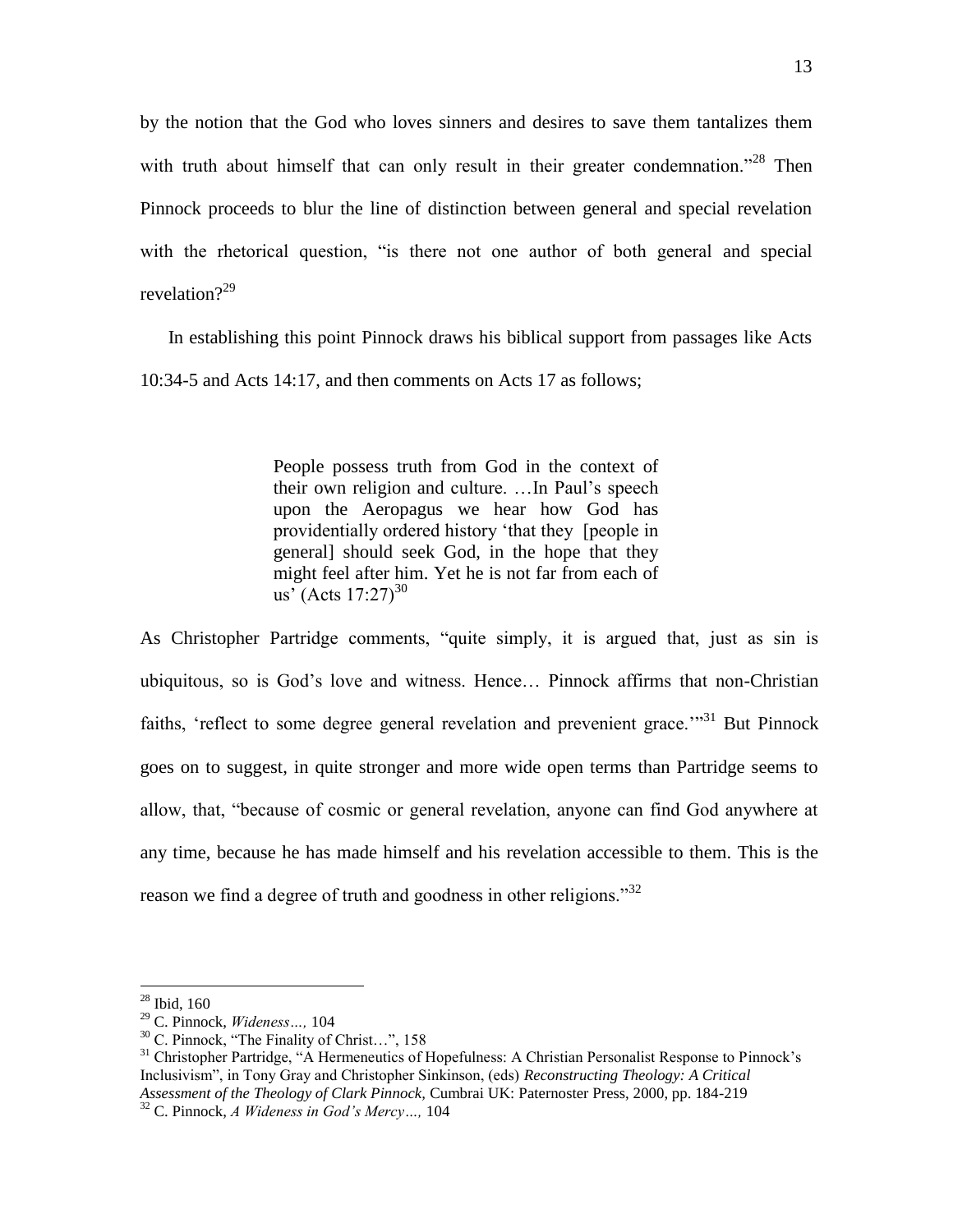**Aside from the theological issues and presuppositions that concern us here, there are a number of exegetical issues in Pinnock"s reading of these and other biblical texts that must be addressed at some point in time. Pinnock"s reading of the biblical tradition on both the "universal nature of salvation" and the general, "universal" availability of God"s self-revelation are problematic on a number of counts, but time does not permit a full engagement here.** Our concern is to bring his appeal to general revelation into comparison with the pluralist approach so that we can demonstrate the similarity of their appeals to the *universal sense of the divine*, and, therefore, the inclusion Pinnock in moderate Reformed critique.

 It would appear to the careful reader of both Pinnock and Hick that while they differ on the important point of Christology, they certainly share a very similar understanding of the availability of revelation in other religions. While Pinnock would want to limit its potency in comparison to Hick, the end result is nearly the same; namely the possibility of universal salvation in other religions based on *the piousness of the adherent, visa vie moral fruits*. Both of them refer to pagan saints as crucial to the argument for prevenient grace in general revelation. Both of them invoke moral uprightness as a means of verifying it, and both affirm the possibility of salvation without hearing the Gospel. One recent commentator comes close to suggesting that Pinnock, while he affirms a "particularist" point of reference in his retention of Christology, ostensibly vacates it of any meaning because of his insistence on the "universal" nature of salvation. There is a tacit admission on Pinnocks part that the Bible is theocentric before it is Christocentric, thus placing him in proximity to Hick. Daniel Strange summarizes what he perceives to be a danger in this approach: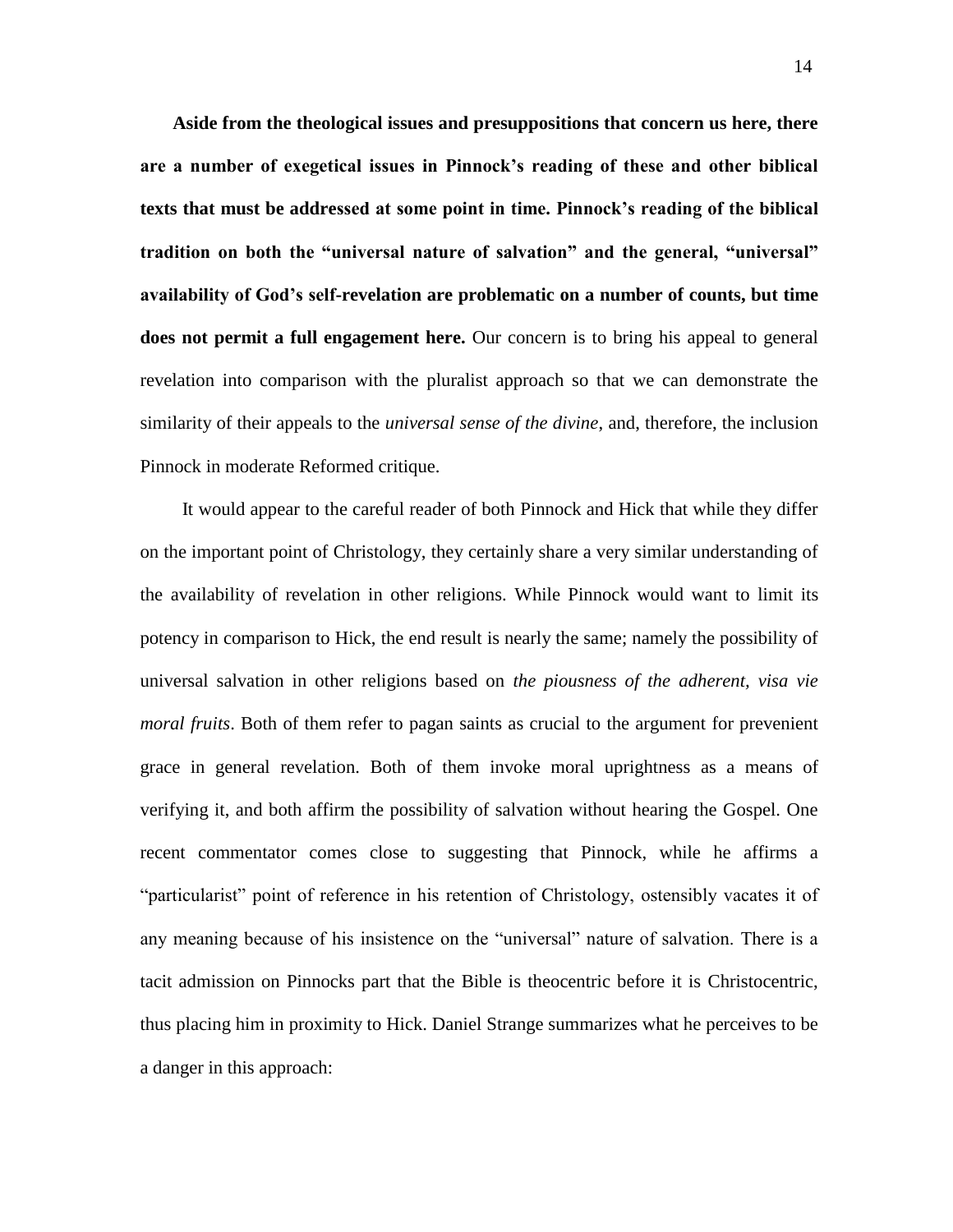With regard to upholding both axioms of universality and particularity, I believe Pinnock has failed because the ultimate result of his argument is a subtle universalization of the particular. So while Pinnock still thinks he maintains the finality, particularity and primacy of Christ in soteriology, the real consequence of his thinking is that the incarnation and atonement have been reinterpreted to conform with the universality axiom. This move poses questions concerning the normativity of the incarnation, the necessity and purpose of the atonement, and … the relationship between the work of Christ and the salvation of the unevangelized.<sup>33</sup>

 While we agree that Pinnock has done a service for us by putting this question on the theological map within evangelicalism, we must also bring to bare the necessary criticism of the Reformed tradition visa vie natural religion in order to correct the excesses of his appeal to general revelation. It is an appeal that, in my estimation, leaves the option of pluralism as open as ever, despite Pinnock"s desire to close it off to conscientious evangelicals who cannot abide the "fewness" doctrine.<sup>34</sup>

 **But before we move on to this critique, we should briefly note a more recent offering from a "quasi inclusivist" perspective that is much more cautious in its claims for general revelation, namely Gerald McDermott"s,** *What Can Evangelicals Learn From Other Religions?* **Yet here too is, in my understanding of the biblical** 

<sup>33</sup> Daniel Strange, Presence Prevenience or providence: Dec…" in *Reconstructing Theology*, 257. In his Wideness in God"s Mercy Pinnock gives every appearance of a Christocentric reading of revelation on pages 44-46. Then further on his real perspective emerges. He writes: It would be misleading to consider New Testament claims for Jesus in a vacuum when they are part and parcel of a larger claim to uniqueness on behalf of Israel"s God. Biblical theism as a whole must be the context for assessing Christology. Uniqueness belongs first of all to the God of the Bible; and, if it should be that Jesus is unique, it will omly be because of the special relation to God he is thought to enjoy as God's Son. Uniqueness and finality belong to God. If they belong to Jesus, they only belong to Him derivatively." 53.

<sup>34</sup> See H. Netland"s critique on pp 311 and 323 of *Encountering Religious Pluralism*. Hick suggests in a response to Pinnock that inclusivism leads further on to pluralism and that Pinnock may not fully understand *"the implications of the reality of saintliness, goodness and piety outside the borders of Christianity.* J. Hick "Response to Clarke Pinnock" in *Four Views of Salvation*, 125.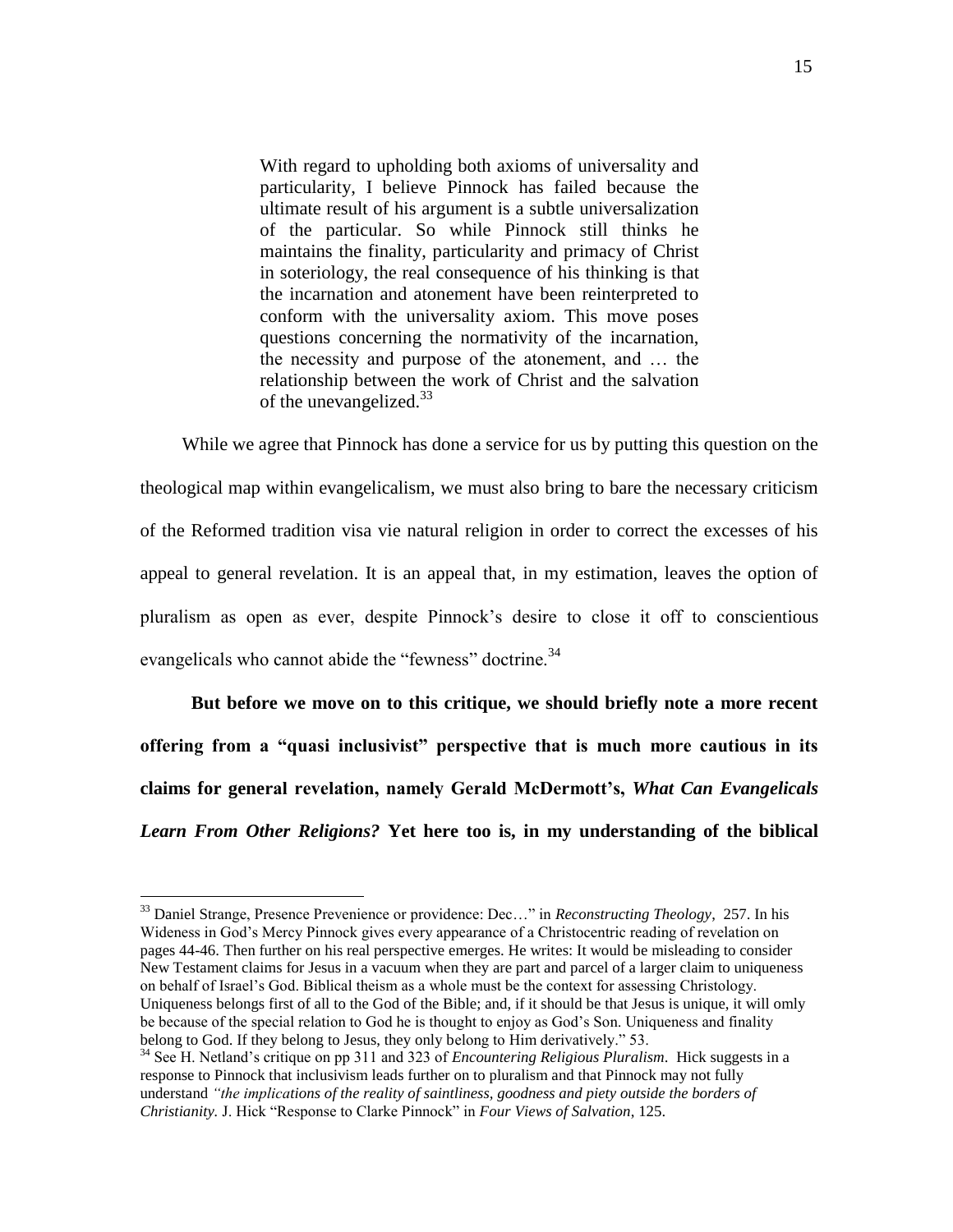**material, an overly generous assessment of the sense (intuition) of the divine, but this time through the creation of a third category of revelation. The primary aim of McDermott"s approach to an evangelical theology of religions is to ask; "can evangelicals learn from world religions?" In answering the question in the affirmative McDermott makes certain suggestions about revelation that leaves the possibility of God"s self-revelation in other religions more open than his conservative sensibilities would like. Granted, he does not go so far as to suggest a saving knowledge of God can be had from these revelations, but he does assert that, just as our fore fathers learned from secular philosophy, so "other traditions** *can help us make explicit what is only implicit in our present understanding of Christ"***, as if some things regarding Christ remain hopelessly hidden without the light of other religions.<sup>35</sup> McDermott does not base this idea of "learning" from other religions on a view of general revelation as traditionally understood, rather, building on an understanding of revelation gained from the Catholic theologian, Avery Dulles, and the American theologian, Jonathan Edwards, he offers a third option called "revealed types".<sup>36</sup> While the various models of revelation offered in Dulles do not "begin to exhaust God"s self revelation," they do "begin to open us up to the plethora of meanings for the word, and they suggest that when we ask about revelation in other religions, we must be open to the variety of ways in which that might happen."<sup>37</sup> Thus, because of the difficulty in defining revelation in terms of modes and interpretations we have, according to McDermott, license to add what he considers a helpful way of attributing a "type" of revelation to other religions. This is** 

<sup>35</sup> G. R. McDermott, *Can Evangelicals Learn from other religions*, 17

<sup>36</sup> A. Dulles, *Models of Revelation*, c.f. p 60 in McDermott. See also his book on Jonathan Edwards.

 $37$  Ibid, 65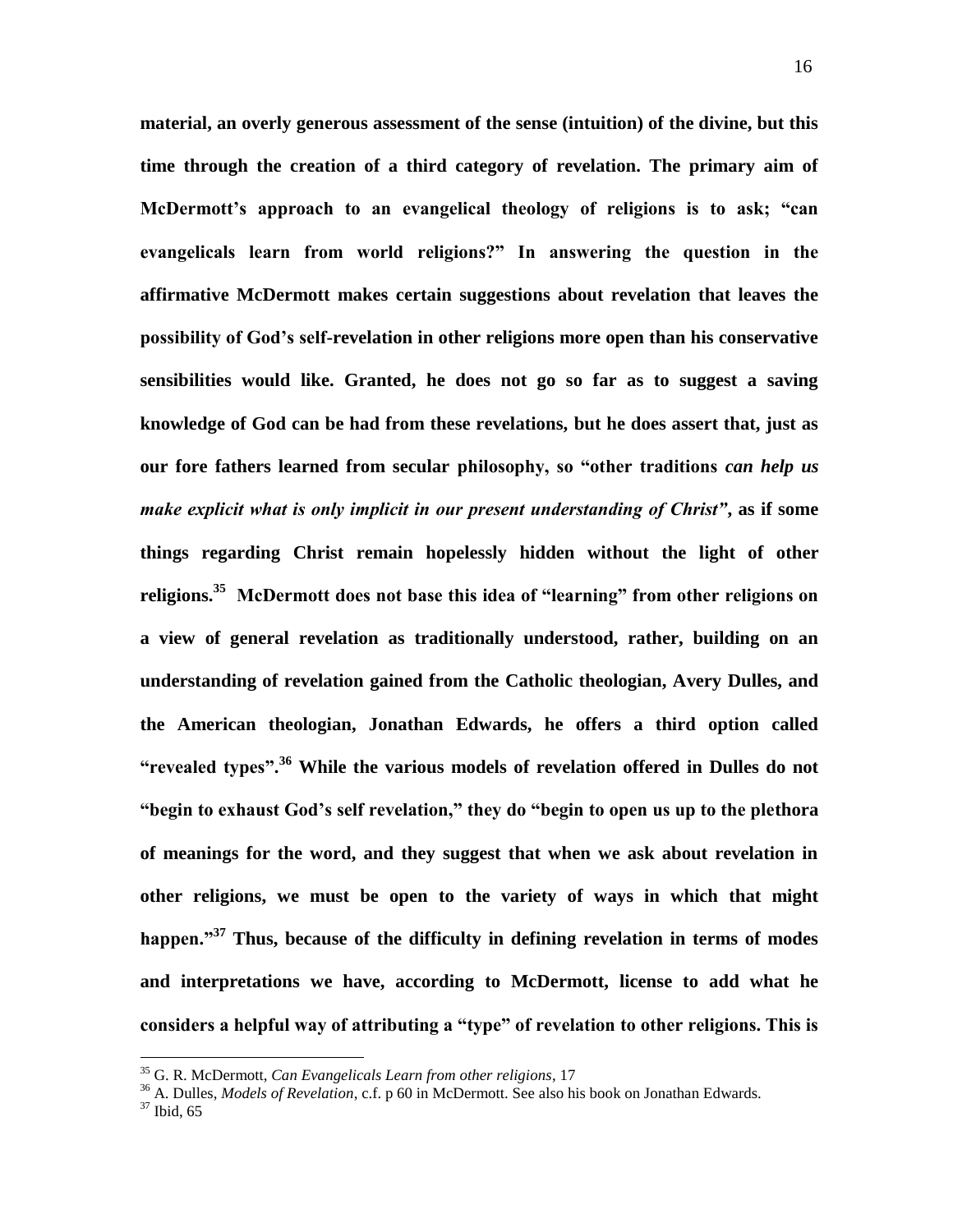**a move that not only complicates the present circumstance, but also leaves much to be desired as a separate mode of revelation.** 

 **But at the same time McDermott rightly repudiates any notion that salvation can be had outside of the revelation of God in Christ, in both the noetic and the ontological sense. What McDermott feels is missing in our relationship to other religions, visa vie revelation, is a view of the universal work of the Spirit who uses types to reveal the deeper meanings of various aspects of the Christian faith in other traditions. "In other words, Christ is the unique revelation of God, but the Holy Spirit is ever at work, as he was in the history of Israel before Jesus…and some of those insights may come from reflection upon what the Spirit is doing in and with people outside Israel and the Christian church."<sup>38</sup> The way in which he grounds this approach to revelation is by appealing to Edward"s understanding of the covenants as an inadequate revelation in the first (OT), but nevertheless a revelation to a degree, and an adequate revelation in the second (NT). Given the difference in the degree of revelation from one to the next, and the fact that they both inform one another, one to a lesser, the other to a greater degree, is it not right to assume that other traditions of faith have a similar relationship to special revelation, even if to a much lesser degree? Indeed, as with Edwards, we may affirm, says McDermott, that typology is "a system of** representation by which God points human beings to spiritual realities."<sup>39</sup> That is "human intuitions can be *typical* of things in the spiritual world."<sup>40</sup> His point is that this typological approach offers a theological way to conceive of revelation in other religions, which avoids the division and dissension that marks the

<sup>38</sup> Ibid, 95

<sup>39</sup> Ibid, 104

<sup>40</sup> Ibid, 105. He uses Eph 5:22f as an example.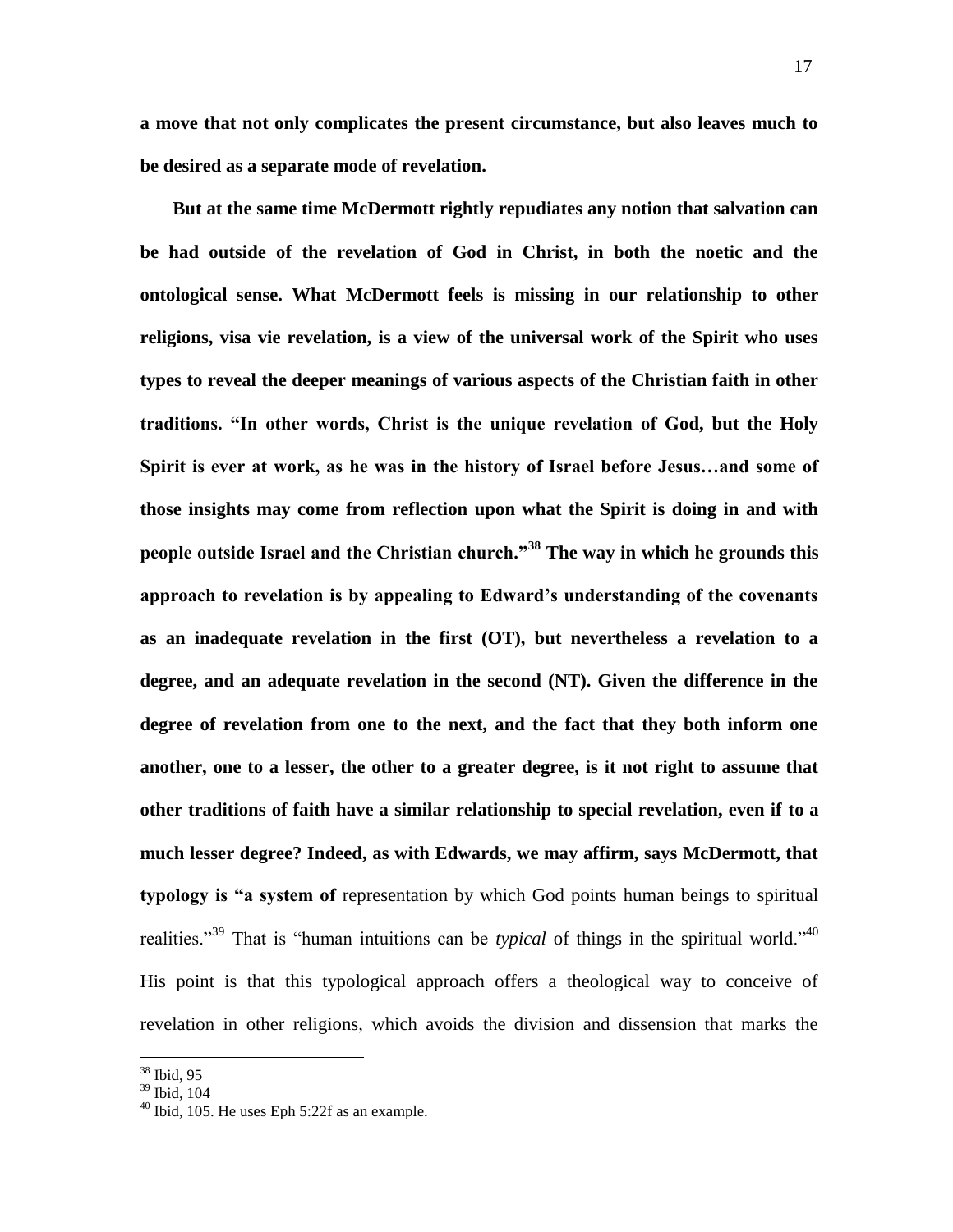approach of the past. He then invokes Barth as a regular user of this approach, which not only misses Barth"s point in the contexts in which he employs typology, but also completely ignores the anathama that Barth pronounced over the revelation some attribute to other religions, on the basis of a sense or intuition of the divine. Towards the end of his **section on "revealed types" McDermott is so confident that he can affirm, "there is no reason to think that there is not more truth and understanding of Christ and the Biblical revelation yet to be illuminated by the spirit, and perhaps aided by insights from other religions."<sup>41</sup>**

 **To be fair to McDermott, we cannot really call him an inclusivist in the true sense of the term. But he does share certain presuppositions with Pinnock and Hick that leaves him open to the relativity of revelation implicit in Pinnock and explicit in Hick. This is certainly true in terms of his reliance on Pinnock"s understanding of "prevenient grace" available through the agency of the Spirit"s universal presence. He also seems to share the same "optimism of salvation" that under girds Pinnocks whole approach to the universal availability of salvation. His final appeal to the Cornelius passage, which is key to the inclusivist argument, is cast in almost the same terms as Pinnock. What is refreshingly absent in his approach is the kind of moral interpretation of salvation and revelation seen in Hick and, to some degree, in Pinnock. In fact, he takes the time to distance himself from this. Our primary concern with McDermotts approach is his appropriation of Reformed thought for his revealed types. This third type is really only a sub-category of revelation that flows out of the covenantal theology of the Puritan era.**

<sup>&</sup>lt;sup>41</sup> Ibid, 118. He goes on to suggest, "other religions can be used by the spirit to induce repentance."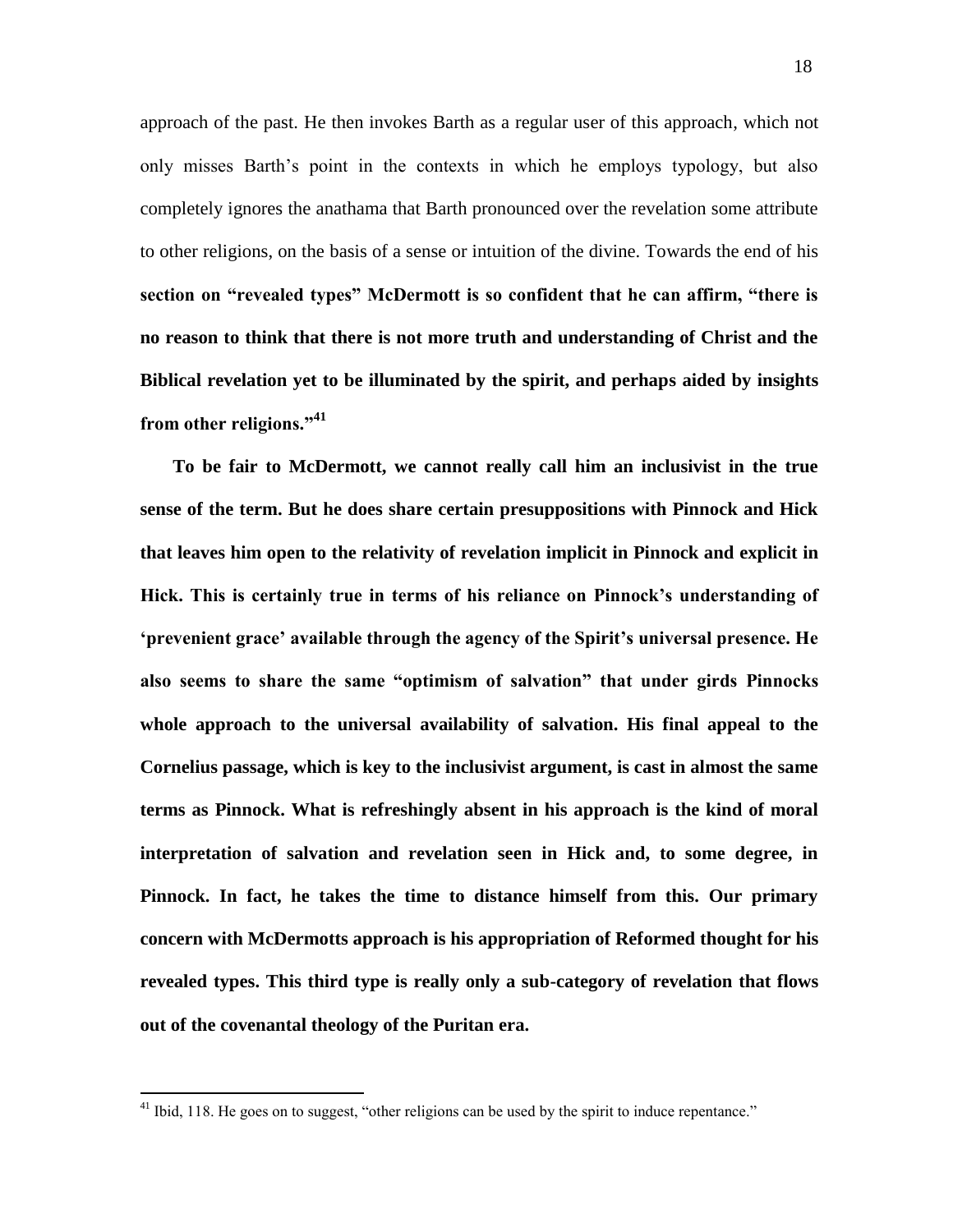In sum, what we have before us in the Pluralist/inclusivist appeal to the *sensus divinitas* is a generosity of revelation that often appeals to the Scriptures for support in a selective way, while avoiding the hard questions of the knowability of this revelation, its lack of efficacy, and its epistemological obtuseness in the direction of relativity at best and agnosticism at worst. There is a tradition of criticism of this approach to the *sensus divinitatis* that, while it also has problems, can nevertheless provide a necessary, if only partial, correction to this over confidence in the *sensus divinitatis*. It is to this tradition, represented by, Calvin and Barth, that we can now turn.

#### **B. The Reformed Critique of the Appeal to the Sensus Divinitas**

#### *Calvin*

 We are not suggesting in this paper that Calvin, Barth, and Berkouwer are in agreement on the issue of the *sensus divintatis*. However they do share a limiting view of general revelation that has too often been shoved aside as "too restrivist." Nevertheless, they offer some good reasons for caution in positing a generousness of revelation in other religions. Barth and Berkouwer, who both build on Calvin, disagree as to the function of general revelation, but at the same time, share a limiting view that has its roots in Calvin"s Institutes. **Calvin"s doctrine of general revelation has an objective and subjective side. Subjectively we have a knowledge of God within our rational capacity (***ratio***) known as the** *sensus divinitatis***, or** *semen religionis***, (and/or the**  *sensus deiti)* **which causes us to be religious beings and to agree with one another that some** *God* **does exist. We sense this either through a** *general "***religious**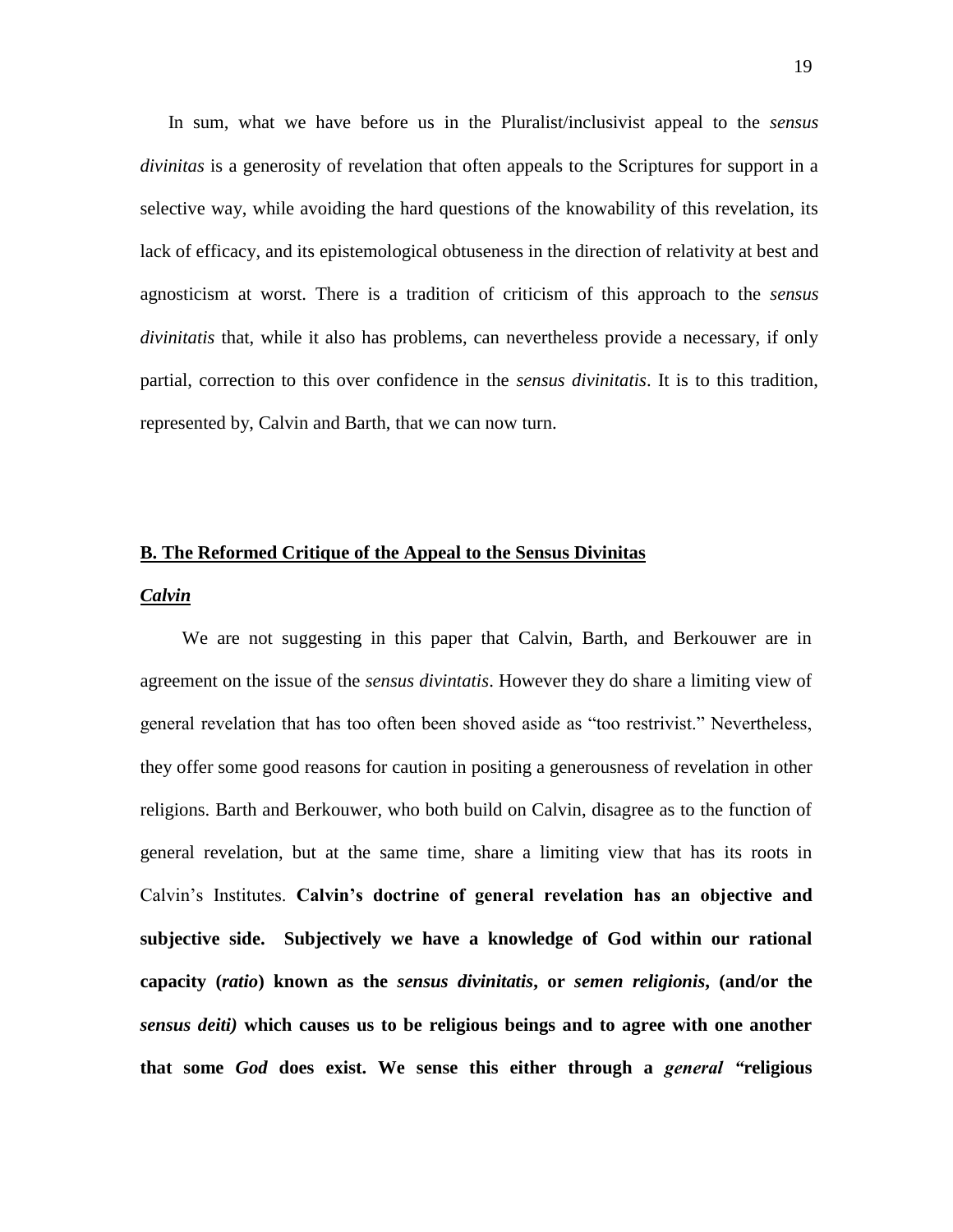**consciousness***,"* **or a sense of "servile fear of God", or even a "troubled conscience". These three, says Calvin, exempt us from any excuse making at the judgment. The**  *sensus divinitatis* **is a knowledge of God via the negative, subjective side of humanity that has no saving power. The reason is that this knowledge is distorted and made impure by our own sinful insistence in either ignoring it denying it, or misinterpreting it. Calvin writes,** 

> As experience shows, God has sown a seed of religion in all men. But, scarcely one man in a hundred is met with who cultivated it, and none in whom it ripens – much less shows fruit in season. $42$

 **Rather than foster this subjective seed of divine knowledge we either, 1. Turn away from God and "flatly deny his existence" or, 2. We "fashion" a God according to our own whim. "Thus is overthrown that vain defense with which many are want to gloss over with superstition.** *For they think that zeal for any religion***, however preposterous, is sufficient." While this seed of religion is there in humanity and is uncontestable, yet "by itself it produces only the worst fruits" and not saving knowledge of God.<sup>43</sup>**

 **But there is, according to Calvin, a second source of general Revelation. He writes that***, "***The knowledge of God shines forth in the fashioning of the universe and the continuing government of it."<sup>44</sup> If the revelation of God, subjectively, leads humanity to obscure it, the revelation of God in creation, "strips us of every excuse"***.* **God reveals himself and discloses himself in the "whole workmanship of** 

 $42$  Institutes, I. Bk I.48 (Ps. 1:3)

<sup>43</sup> Institutes, I. Bk I.51

 $44$  Institutes, I. Bk.I.51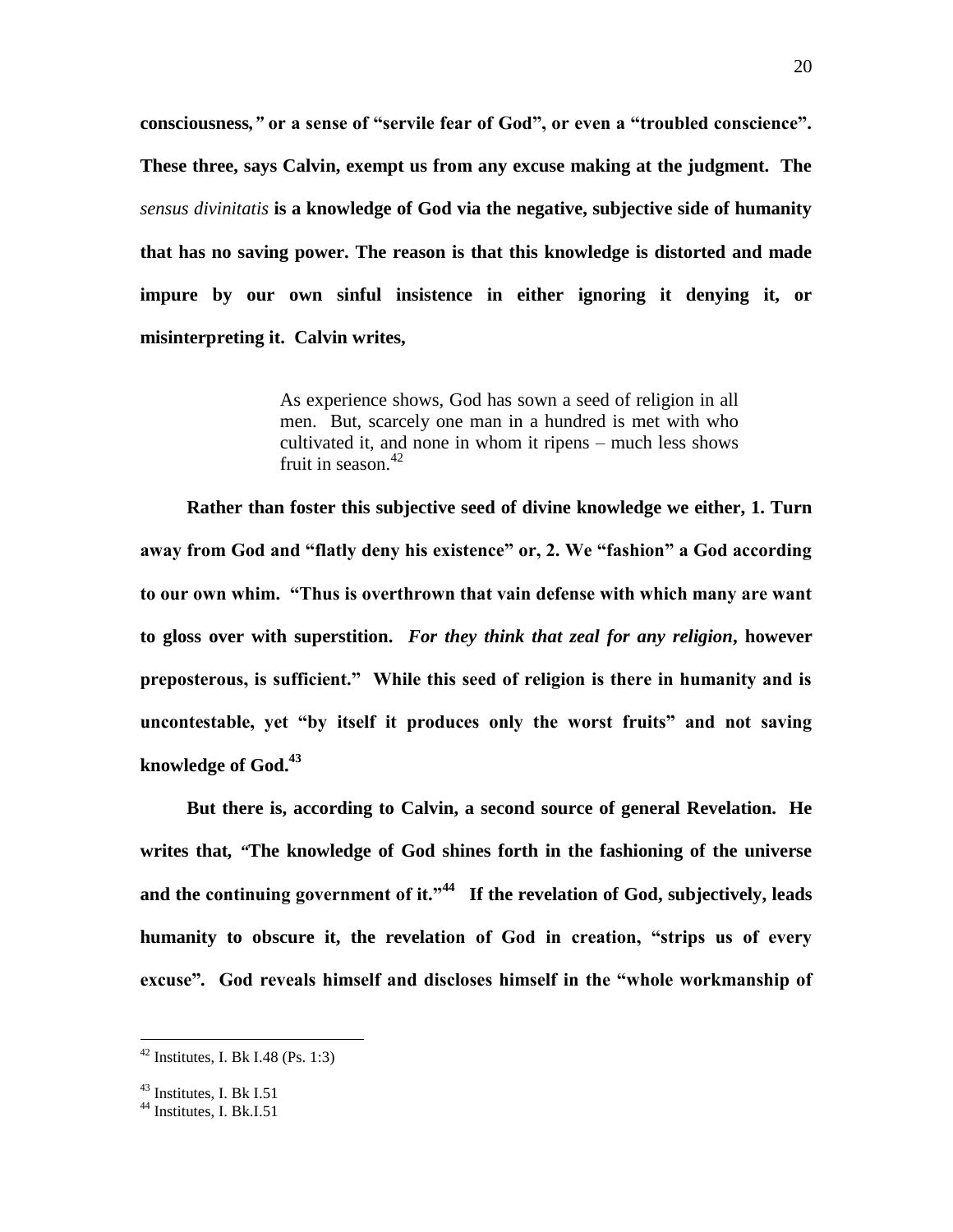**the universe." Indeed, man, created in the image of God, is the "loftiest" of this**  source of divine self-revelation. This is the substance of God's objective self**revelation. "While it is true that a negative sign stands over the whole of revelation in creation in Calvin"s theology, we must not allow this sign to erase from our minds the magnitude of the sum thus negated."<sup>45</sup> Despite our inability and disobedience in regard to receiving general revelation, it is there for us to see. For Calvin, the "actual guilt of man is the result of actual rejection of an actual revelation that remains clear."<sup>46</sup> And yet there is** *"a great gulf fixed"* **for Calvin between the original purpose of revelation in creation and it"s function. While man was created with the capacity for revelation in both its subjective and objective modes, he is functioning, in fact, "under the conditions of sin". "It no longer achieves its original purpose, but it operates only to involve the whole human race in the same condemnation."<sup>47</sup> "Men who are only taught by nature, have no certain, sound or distinct knowledge, but are confined to confused principles, so that they worship an unknown God."<sup>48</sup> This leads Calvin to an important conclusion vis-à-vis the extent and usefulness of general revelation in both its forms. This is a conclusion that we must keep in mind, if we hope to have a balanced view of the Reformed understanding of general revelation. He writes:**

> Vain therefore, is the light afforded us in the formation of the world to illustrate the glory of its author, which though its rays be diffused all around us, is insufficient to conduct us into the

<sup>45</sup> Edward Dowey, *The Knowledge of God in Calvin"s Theology,* p. 73

 $46$  Ibid.

<sup>47</sup> *Institutes*, I. Bk. IV.12

<sup>48</sup> *Institutes*, I. Bk. V.12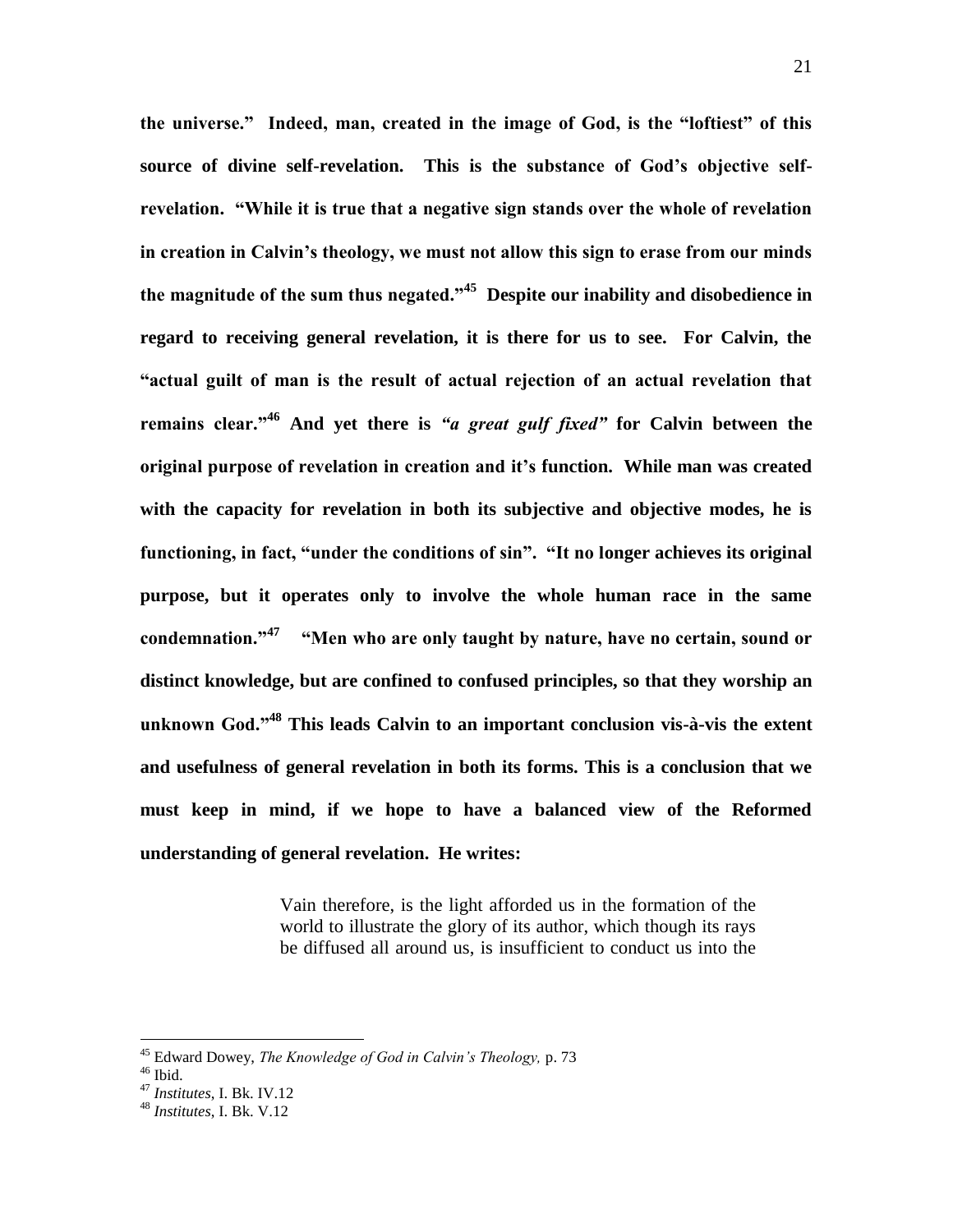right way. Some sparks are kindled, indeed, but they are smothered before they have emitted any great degree of light.<sup>49</sup>

 There is no question that Calvin stands at the center of the debate regarding the place of general revelation in religion and theology. He has been read, by some theologians, as laying the groundwork for a full natural theology, (Brunner), and by others as closing off this alternative altogether, (Barth). The truth, as usual, is somewhere in the middle. Regardless of ones orientation to Calvin, his argument remains a difficult one to overcome for those who want a generous revelation of God in nature that leads to saving knowledge on its own merits.

 *The outcome of this approach hinges on the relationship between the revelation of God as a sensus divinitatis and the revelation of God in His works. Contrary to Pinnock and other inclusivists, and pluralist as well, Calvin does not approach his subject with the intent to be "restrivist" in his denial of the efficacy of general revelation. That is not his goal here. He is merely working out what he sees to be the universal witness to the response to this general revelation, outside of a knowledge of the incarnation, on the basis of Scripture.* 

 *Calvin understands the relation between the sense of the divine and the self-evident works of God in creation as related in a priority of order. Innate knowledge of God is prior to the knowledge of God inferred from creation. Here the sense of the divine is primary, without which we could not infer the knowledge of God from the works. But he understands this sensus to be the gift of God implanted in each of us, and not the product of human rationality per se. Edward Adams recently wrote that the sensus divinitatis in* 

<sup>49</sup> (*Institutes,* I. Bk. I.51)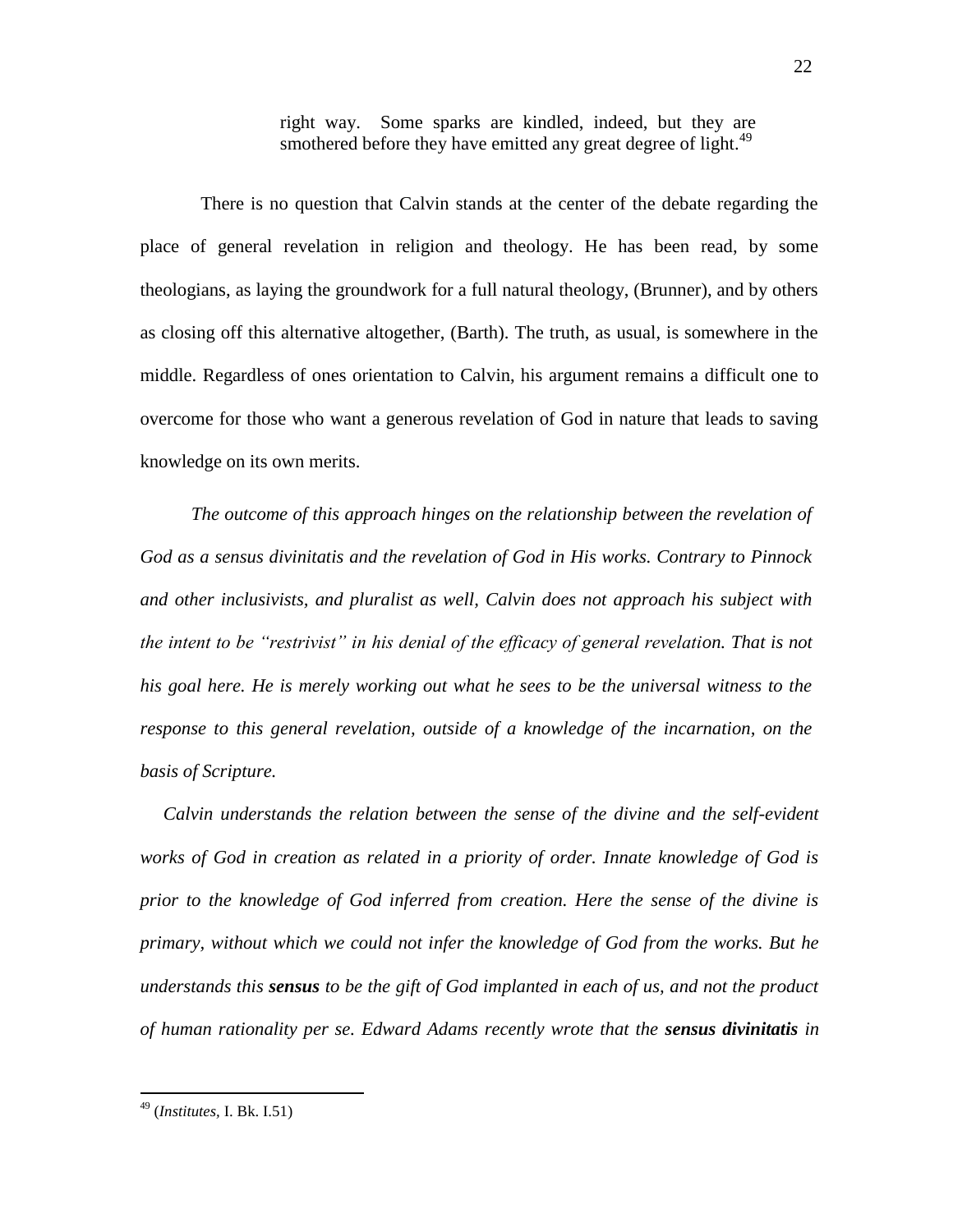*Calvin is "not simply a gut feeling, intuition, or vague impression, but a cognition, an intellectual consciousness of God the creator."<sup>50</sup> In Calvin"s words it is a "deep seated conviction that there is a God."<sup>51</sup> But Calvin feels compelled to take account of the affects of sin in his doctrine of general revelation, a concept not really accounted for adequately in either Pinnock or Hick. Calvin argues that the phenomena of religion, idolatry, and atheism all point to the corruption of the sensus divinitas, while at the same time establishing its existence. This sense of the divine cannot be "effaced" or "uprooted" by these phenomena, but neither can it lead to saving knowledge because of sin.<sup>52</sup> Calvin displays a distrust of these phenomena because of his wariness of "an intellectual works righteousness" in theological investigation, wherein reason threatens to supplant revelation. "For Calvin, there is no dichotomy of revelation and reason in the sphere of natural theological knowledge. The faculty of human reason has its part to play in the reception of God"s communication of himself in nature. It does not operate independently or in a vacuum but is contingent on experience."<sup>53</sup> But what is clear in Calvin is that the priority of the sensus divinitatis is a point of divine revelation and not a natural human knowledge arrived at through some human faculty divided off from the Divine. "Thus, while revelation and reason are viewed as complementary and not antithetical, revelation has priority over reason."<sup>54</sup> Indeed Calvin seems to hold that were it not for the fall of Adam, the sensus divinitatis could well have established communion between him and God. Calvin is not comparing our "post-lapsarian" situation with Adam"s pre-lapsarian state, "but our actual situation, with our situation as it might have been had Adam stayed* 

<sup>&</sup>lt;sup>50</sup> Edward Adams, "Calvin's View of The natural Knowledge of God", IJST, 3:3, 284.

<sup>&</sup>lt;sup>51</sup> Institutes, I. III.1

<sup>52</sup> Ibid, I. III.3; I. IV.4.

 $53$  Edward Adams, 290

 $^{\rm 54}$  Ibid.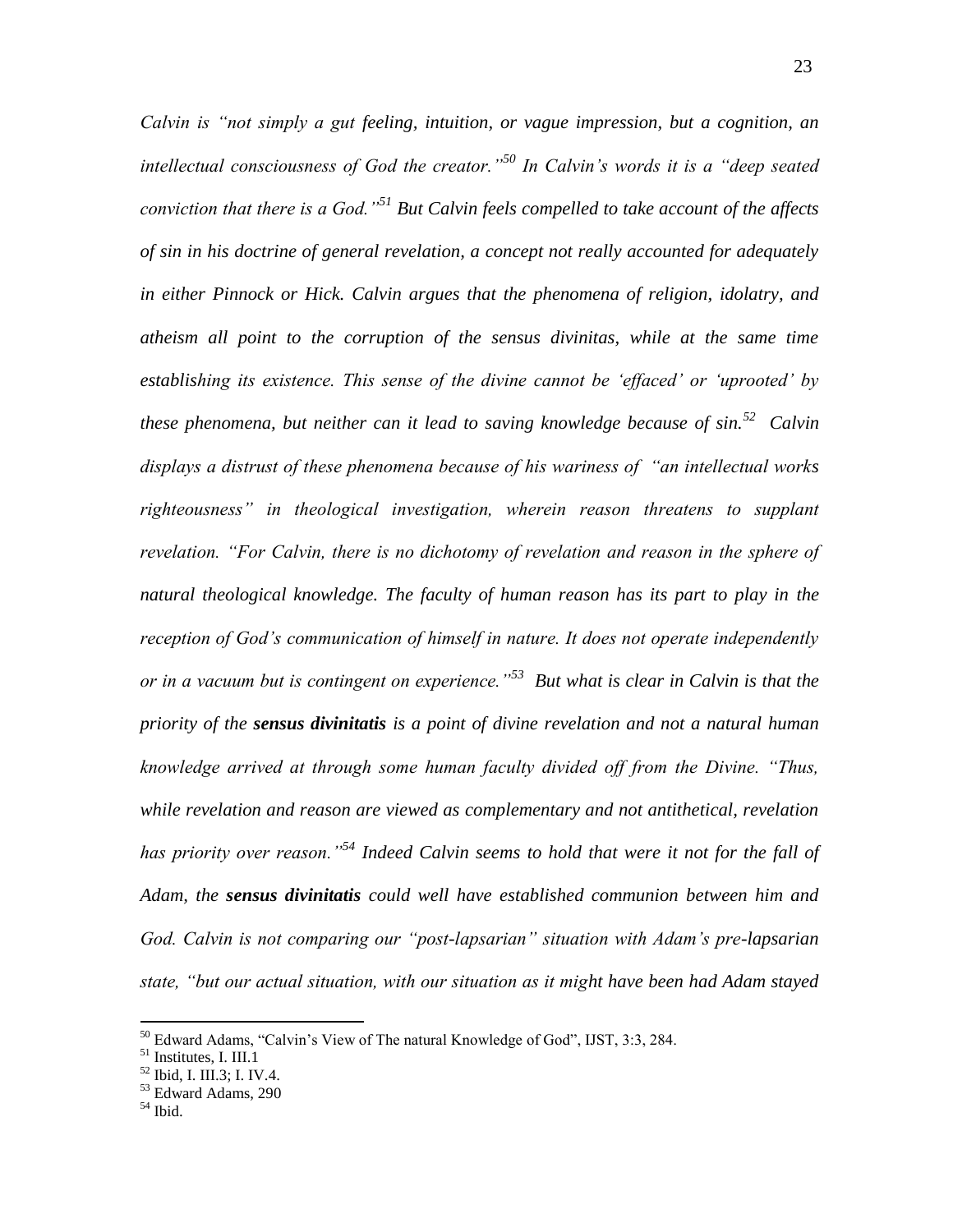*upright. Had history taken a different course, and we were now living in un-fallen conditions, his point seems to be that, natural revelation would alone be sufficient to secure a right standing with God."<sup>55</sup> Here we must conclude with Dowey that, since this is the actual course of history we took in Adam, "the function of natural revelation" in the world in which we live is a negative one. But in the life of the believer it may function as the "spectacles" through which we can see the glory of God, who has become incarnate for us in Christ.<sup>56</sup>*

 *What Calvin"s view does not permit is an understanding of the sensus divinitas outside of the effects of the fall, as with Hick and Pinnock. Nor does he permit the reduction of the Christian faith to a set of rationally perceptible moral fruits, as Hick affirms. In short, the debate continues to be that of the priority of reason over revelation, a delicate balance so often forgotten in our desire for inter-religious dialogue. This was a danger that Barth fought to correct throughout his illustrious career. While he often overstated his case, it must be remembered that there was a good bit of validity in his argument, especially given his historical situation. There is still something to learn in his trenchant denial of general and natural revelation, and therefore his censure of "religion" as unbelief.* 

### *Barth*

 *There is probably no other aspect of Barth"s theology that has received more attention and criticism than his doctrine of revelation. However, this body of secondary* 

<sup>55</sup> Ibid, 291

<sup>56</sup> Dowey, *Knowledge of God…* 83.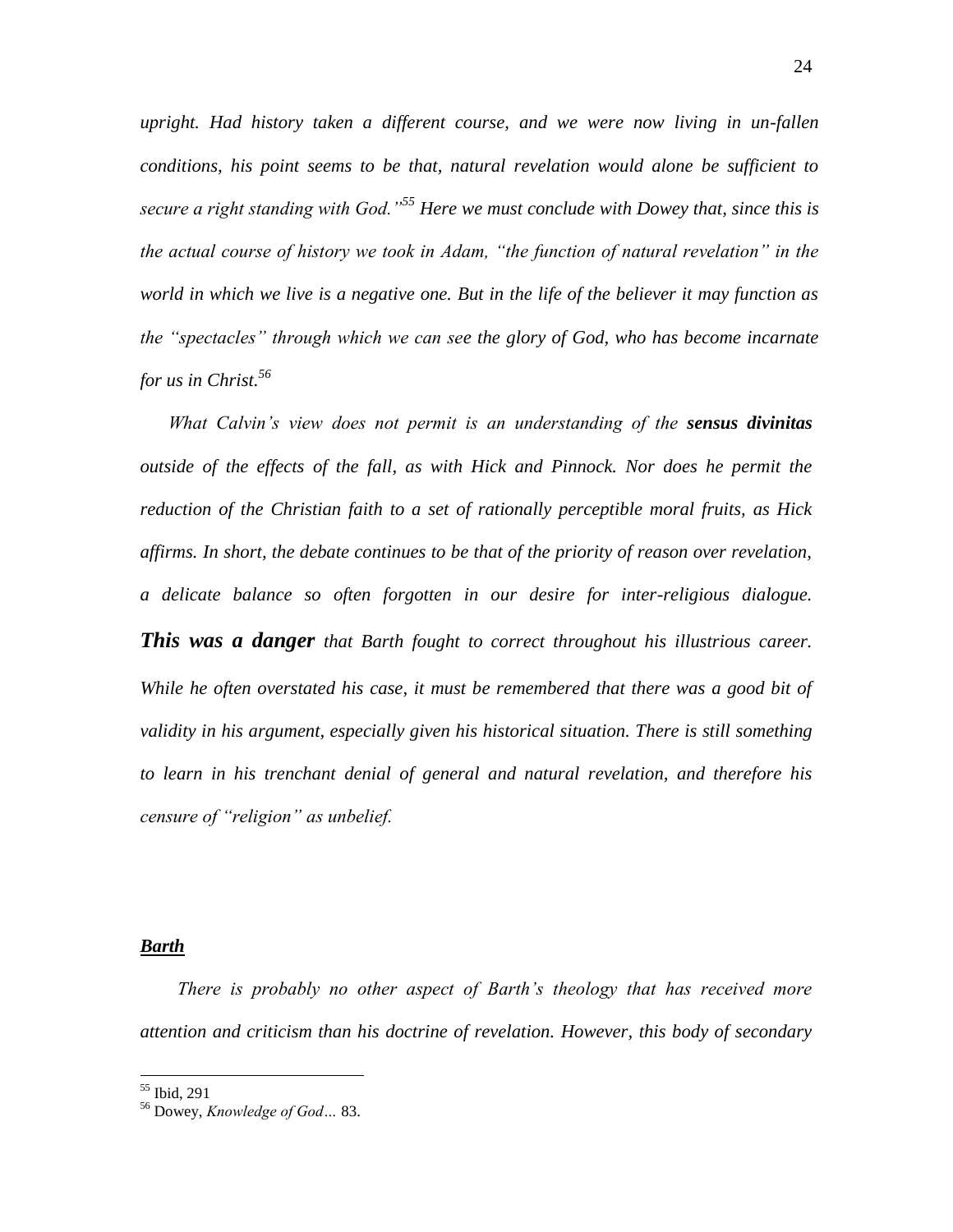*material must remain largely untouched here, in favor of letting Barth speak for himself. But even here the material is vast and unwieldy. For our purposes we shall focus on the slender section in CD I/2:§ 17, where Barth offers his most important critique of religion. As will be shown, the reasons for Barth"s criticism of the sensus divinitatis are much broader than the popular characterization of it in terms of his opposition to the German Church and the natural religion of National Socialism. Furthermore, to read it solely in terms of his "Nein" to Brunner is equally misleading. Throughout his career as a Pastor and theologian, after 1914, Barth is determined to destroy the hegemony of the liberal, "culture-Protestantism" that established itself on a basis of natural theology, through which, reason and the rational self held sway over God in His self-revelation, witnessed to in the Scriptures. This culture-Protestantism had its origins in the natural theology of 16th -17th century Reformed theology, which was built on the humanistic impulse of the Renaissance, and led to Neology and finally the epistemological agnosticism of Kant, who denied supernatural revelation and reduced religion to morality. Several of Barth"s reasons for rejecting the revelatory value of other religions can be applied to our three proponents of a generous revelation of God in those religions. However, it is in his careful analysis of the development of the appeal to religious consciousness in the European theological tradition that is most important. It is this reason, seen in that historical development, which should give us pause in following Hick, Pinnock, and McDermott, precisely because their approach reflects this tradition, to varying degrees, especially in its terminus in the priority of reason over revelation. Time does not permit a full exposition of his exhaustive investigation of that tradition, but his conclusions bare directly on the end point of Hick"s program, and potentially can be applied to Pinnock*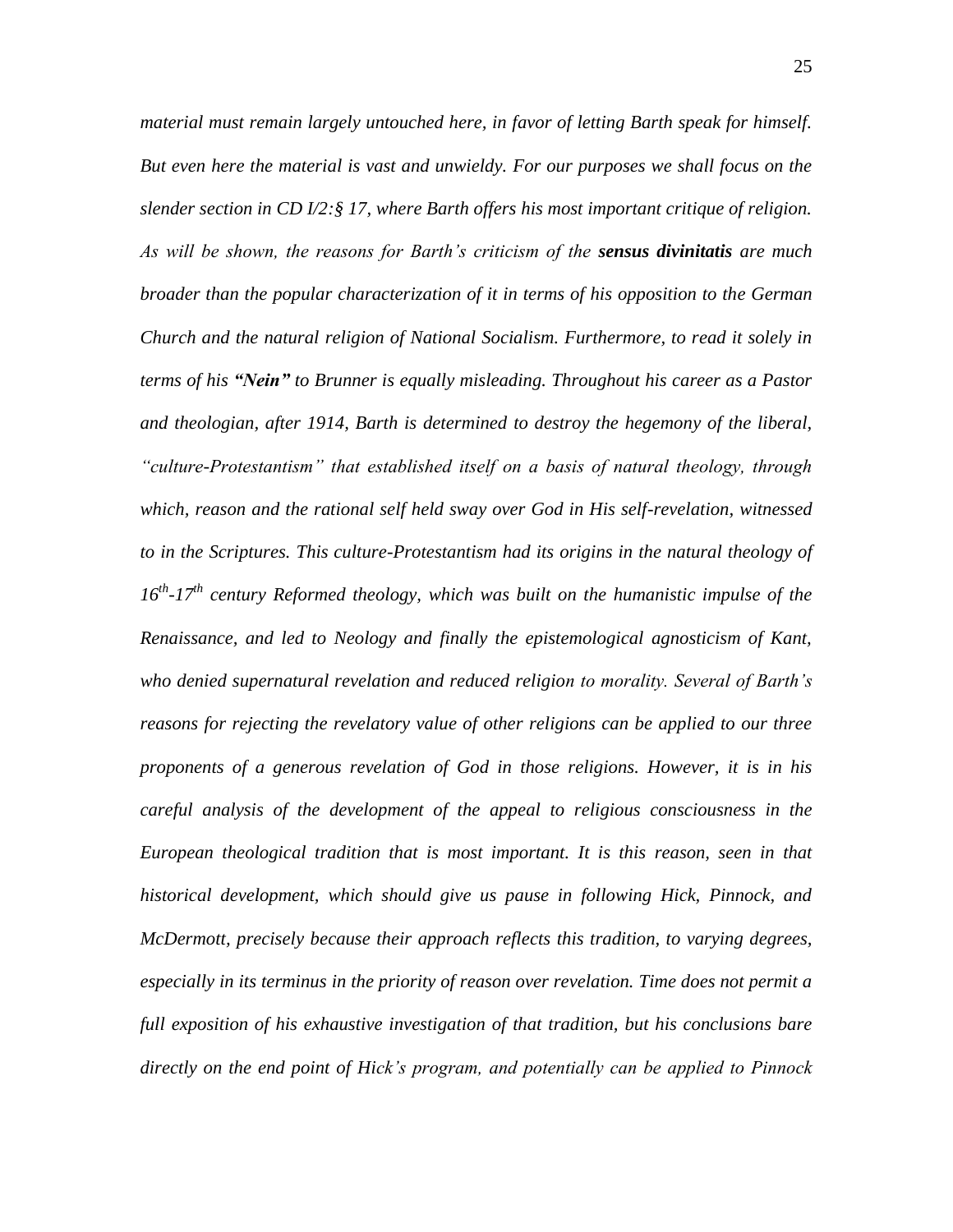*and McDermott as well. So I offer it to the later two as a caution that needs serious consideration in their approach to the sensus divinitatis.*

 *Having surveyed the tradition from Aquinas to Buddeus, and Wolleb,, wherein the predominant theological method has been a mixture of appeals to general revelation, via the sensus divinitatis, and special revelation, Barth concludes that: "The Christian element, [special revelation]― and with this the theological reorientation which had threatened since the Renaissance is complete― has now become a predicate of the natural and universal human element."<sup>57</sup> As such, Revelation has become merely the historical confirmation of what man can know about himself and therefore about God apart from revelation. The Liberal-Protestant appeal to the light of nature may even, in terms similar to McDermott and Pinnock, "show me the true characteristics" of this special revelation. In Liberal-Protestantism, says Barth;*

> *No revelation is true, except it conform to the light of nature and increase it. … A true revelation must prove itself such in my heart by a divine power and conviction which I can feel…which the light of nature teaches, which therefore leads me on and gives me a desire to seek out and challenge such a revelation, and in that way to demonstrate the true religion.<sup>58</sup>*

*Barth concern here is to demonstrate the tendency of reason to overtake revelation when, even in the slightest degree, over a period of time, we give increasingly more weight to the universal sense of the divine. While the conservative theologians of the Reformed tradition initially intended to "find a more or less perfect agreement between the Bible and traditional teaching on the one hand, and on the other the postulates of <i>religio naturalis*," *their efforts actually led to an "untenable compromise" which issued in the Neologianist reduction of revelation to pure natural religion. "The Neologians could not convince* 

<sup>57</sup> CD I/2, 289

<sup>58</sup> Ibid, 290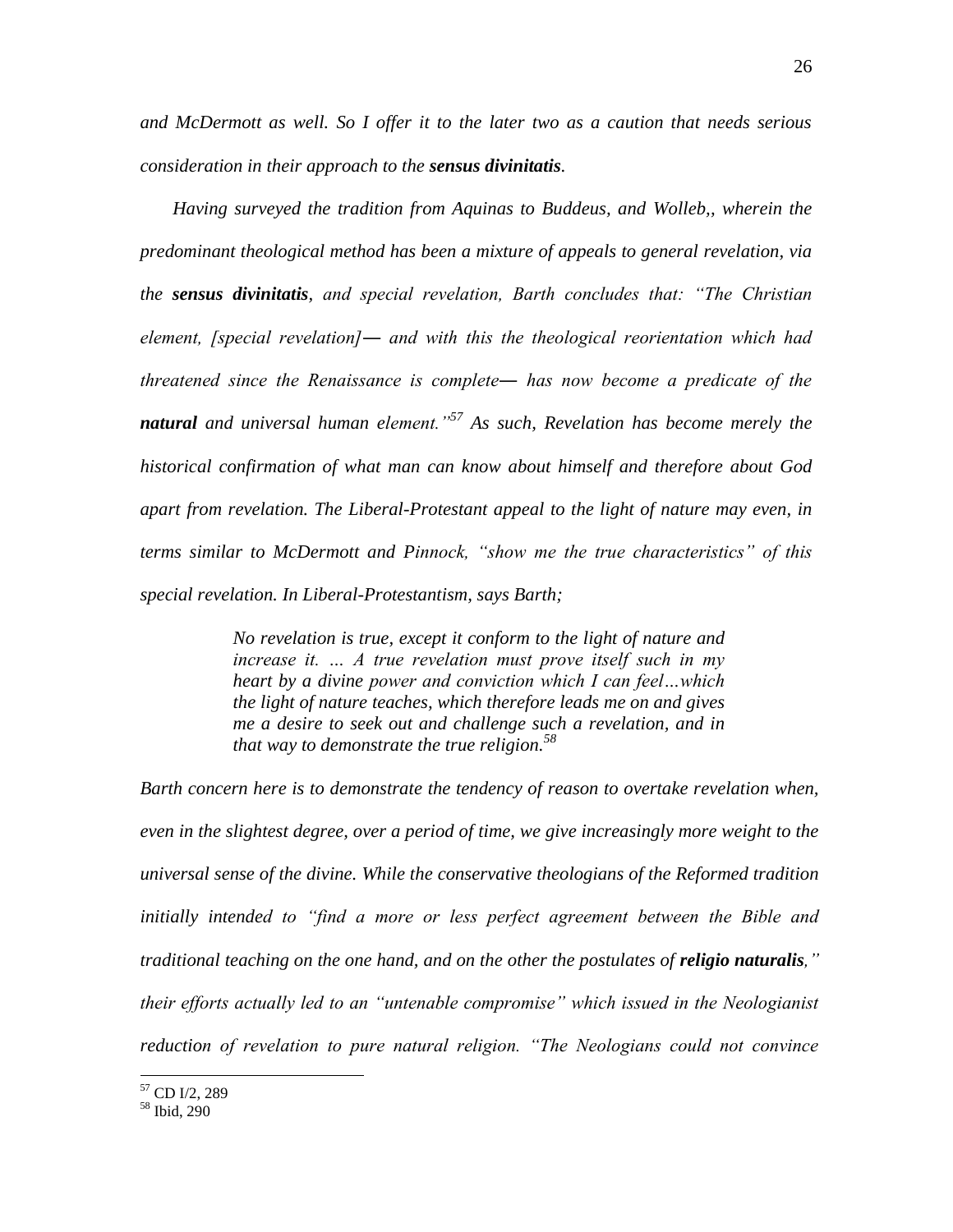*themselves that all or even most of what had so far been regarded as revelation could be substantiated before the critical authority of reason."<sup>59</sup> They therefore felt it necessary to submit " Christian dogma, as well as the Bible, to a very severe criticism on the basis of the notiones of religio naturalis."<sup>60</sup> In the parallel philosophical development during this history, this acquiescence issued in the Kantian critique, which for Barth is the final result of this history of accommodation. Barth concludes that the neologians:*

> *Were followed by Kantian rationalism, which abolished the Neology, reducing religio naturalis to an ethica naturalis, and ultimately rejecting revelation, except as the actualizing of the powers of moral reason. Then Schleiermacher tried to find in religion as feeling the essence of theology, revelation being a definite impression, which produces a definite feeling and then a definite religion. Then, according to Hegel, and D. F. Strauss both Christian and natural religion are only a dispensable prototype of the absolute awareness of philosophy purified by the idea.<sup>61</sup>*

## *Preliminary Conclusion*

 *What concerns us most here is the idea that once Christianity has been reduced to an ethica naturalis it can, as well as any other religion, be dispensed with as a mere part of the process on the way to the realization of philosophy as the Idea, the Absolute, or, in Hicks conception, the Real. Clearly this criticism can be applied to Hick, whose Pluralism amounts to this complete reduction of all religion to the Real. But we may not, as of yet, say this about Pinnock, and certainly not about McDermott. What is important to register here is the tendency toward the elevation of reason over revelation that attends an overly generous reading of the sensus naturalis. While I must register my agreement with the vast majority of commentators who criticize Barth for overstating his case here, we must* 

<sup>59</sup> Ibid

 $60$  Ibid

 $61$  Ibid.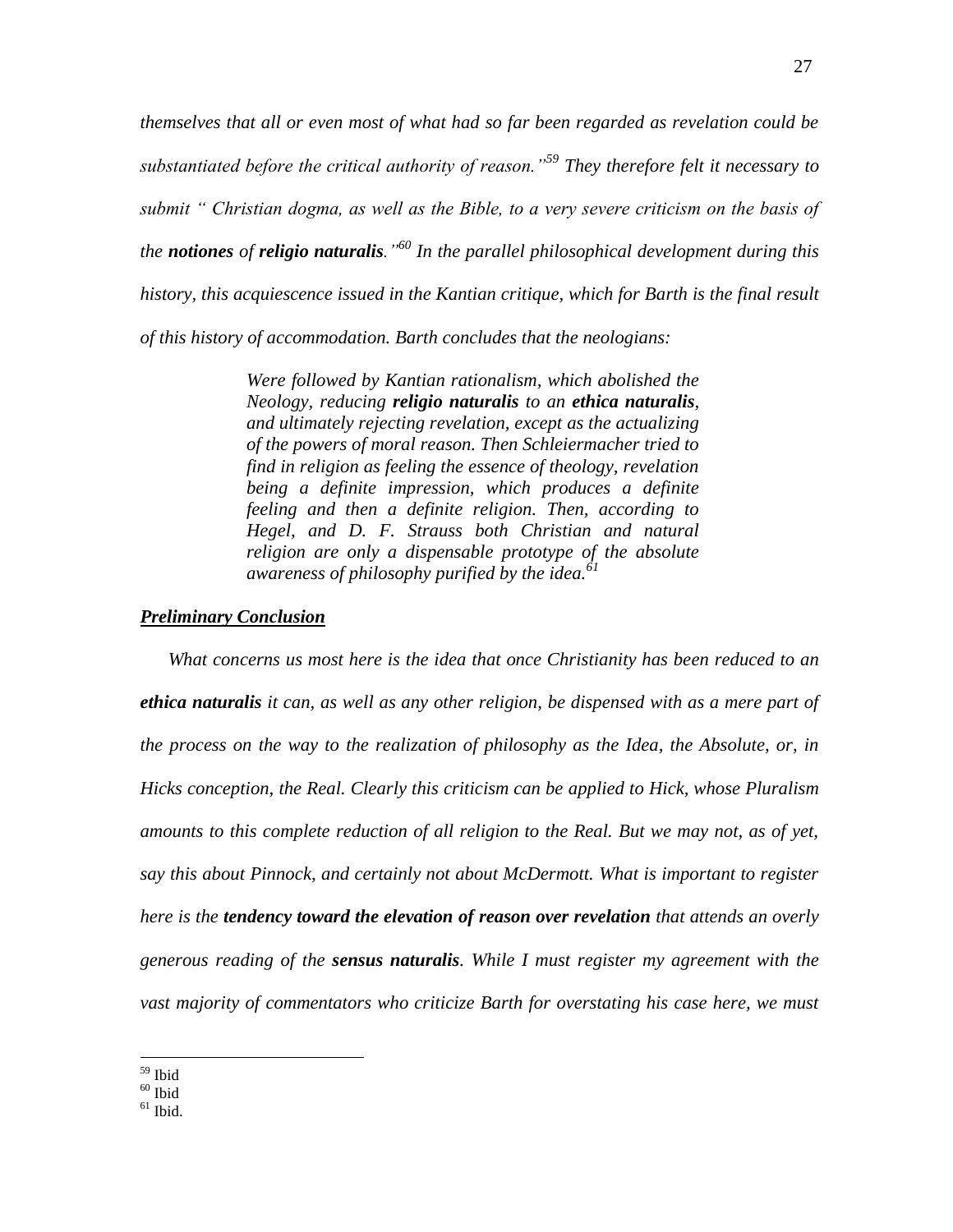*also keep in mind there are also danger"s attendant in understating it. It is interesting that precious few who criticize Barth here, actually follow closely his careful reading of the tradition at this point. They read him as though his only reason for rejecting natural religion is simply to deny the German Church a basis for the natural religion of blood and soil developed to support Nazism.<sup>62</sup> It is a critique of that to be sure. But it is much more than that. It is also the denial of a liberal tradition that allowed for precisely this state of affairs to exist in Germany between 1928-1945. But thistendency was something Barth was already clear on after all his theological teachers signed Kaiser Willhelm"s declaration of war in 1914. Barth"s opposition to the sensus divinitatis should be dated from this point. It was then, says Barth, that "all of the Biblical, theological and ethical presuppositions" of his liberal Protestant heritage came crashing down.<sup>63</sup> Unfortunately, the narrow, and usually surface, critique of Barth has blinded us to the value of his critique of the sensus divinitatis. I am merely suggesting that this is precisely the problem in recent attempts to offer an evangelical theology of religions from a pluralist or inclusivist perspective. In the long run it shares in the concomitant loss of theology"s subject, namely God in His self-revelation, which Barth correctly sees as the problem of*  religion in theology. This, and only this, was his reason for characterizing natural *religion, and therefore other religions as unbelief. However overstated, his criticism should give us pause for thought in attributing too much to the sensus divinitatis. This* 

<sup>62</sup> The number of scholars who do this is depressingly large. In all of them, including J. Barr, *Biblical Faith and Natural Theology*, Oxford: Clarendon Press, 1993 *passim.* ; B. Demarest, General Revelation: Historical Views and Contemporary Issues, Grand Rapids: Zondervan, 1982, 122f; C. H. Pinnock, A Wideness in God"s Mercy, 47; R. Theiman, Revelation and Theology, Indiana: University of Notre Dame Press,1985, 78-79; This is to name a few. There is a distinct lack of their close exposition of Barth"s handling of the tradition at this point. In my estimation this puts Barth at a greater advantage, despite their denials of his arguement, precisely because he has a greater sense for the development of the tradition. In my limited investigation of the tradition he lays out, I must concur with his argument.

<sup>63</sup> Barth, *Word of God and the Word of Man,*